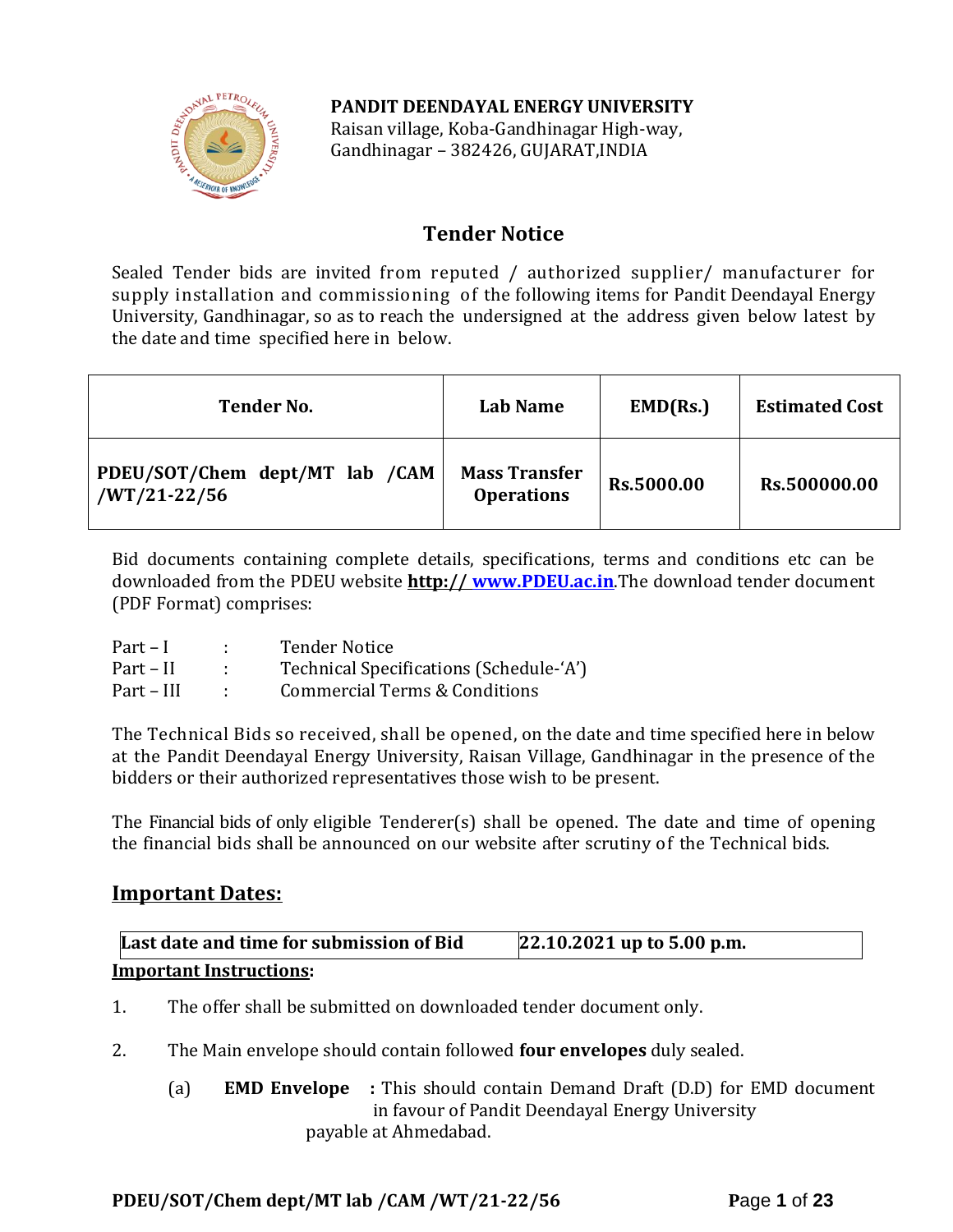- (b) **Technical Bid :** Schedule- 'A'
- (c) **General Commercial Terms & Conditions**
- (d) **Price Bid :** (Schedule 'B') should contain only Price Bid.

All the four envelopes should be super scribed with tender No., date of opening and Name of the bidder.

- 3. Offer without EMD is liable to be rejected forthwith.
- 4. The Tender, duly completed, should be sent by RPAD or Speed Post or Courier Service (Hand Delivery is not acceptable) so as to reach latest by the date and time specified here in above. Tender received after the due date and time shall be rejected irrespective of delay due to postal service or any other reasons.
- 5. Any technical query, information clarification pertaining to this tender may be referred to Dr. Manish Sinha (Email: [manish.sinha@sot.pdpu.ac.in\)](mailto:manish.sinha@sot.pdpu.ac.in) / Dr. Surendra Sasikumar Jhampa (E Mail: surendra.sasikumar@sot.pdpu.ac.in) OR **[purchase@pdpu.ac.in](mailto:purchase@pdpu.ac.in)**

### **PDEU reserves right to reject any OR all tenders without assigning any reason.**

**Sd/-**

**Registrar Pandit Deendayal Energy University** Raisan village, Koba-Gandhinagar High-way, Gandhinagar – 382426, GUJARAT,INDIA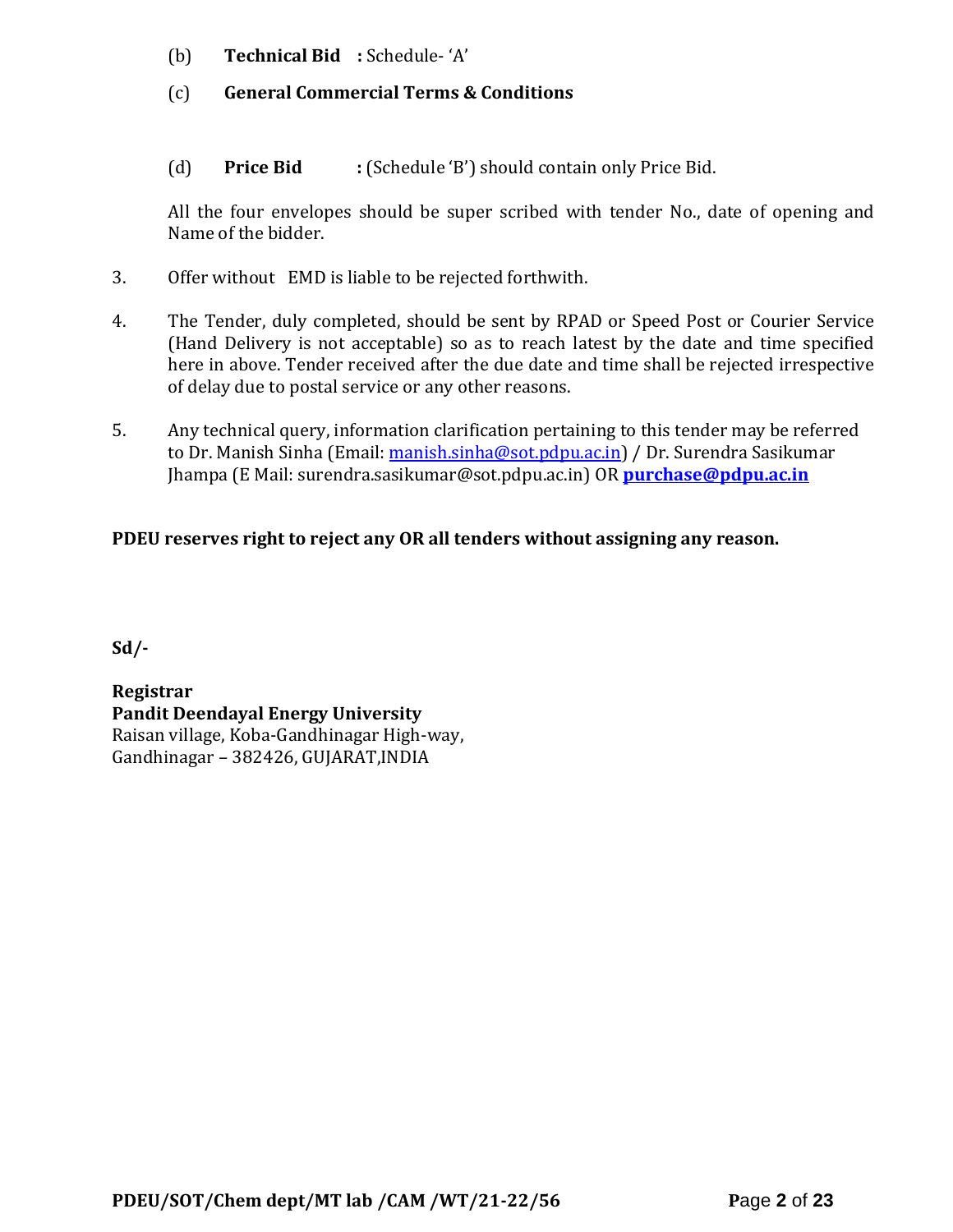# **PART-II**

### **SCHEDULE-'A'**

### **DETAILS TECHNICAL SPECIFICATION FOR CONTACT ANGLE METER**

| Name of the<br>Equipment             | Specification                                                                                                                                                                                                                                                                                                                                                                                                                                                                                                                                                                                                                                                                                                                                                                                                                                                                                                                                  | Qty |
|--------------------------------------|------------------------------------------------------------------------------------------------------------------------------------------------------------------------------------------------------------------------------------------------------------------------------------------------------------------------------------------------------------------------------------------------------------------------------------------------------------------------------------------------------------------------------------------------------------------------------------------------------------------------------------------------------------------------------------------------------------------------------------------------------------------------------------------------------------------------------------------------------------------------------------------------------------------------------------------------|-----|
| <b>CONTACT ANGLE</b><br><b>METER</b> | Resolution: 0.1 <sup>o</sup><br>$\bullet$<br>Accuracy: $+/- 0.1^{\circ}$<br>• Contact Angle range: $0$ to $180^\circ$<br>Power Supply: 230V/50Hz<br>Instrument should use sessile drop method,<br>which is the standard method.<br>It should contain syringe pump for precise<br>$\bullet$<br>micro liter dispersion of liquid droplet.<br>Automatic dispenser is preferable.<br>$\bullet$<br>Option of height adjustment.<br>Temperature of solid surface can be<br>controllable.<br>Able to measure advancing and Receding<br>contact angle <i>i.e.</i> static as well as dynamic<br>contact angle measurement.<br>It should also contain software package for<br>the analysis purpose of sample.<br>Able to record video footage of the drop<br>analysis.<br>Extra Syringe<br>I5 PC with 8 GB RAM, Data Logging<br>Software, original Windows Professional<br>and MS office, DVD Drive, 24 INCH LED<br>screen, Wireless Key Board and Mouse | 01  |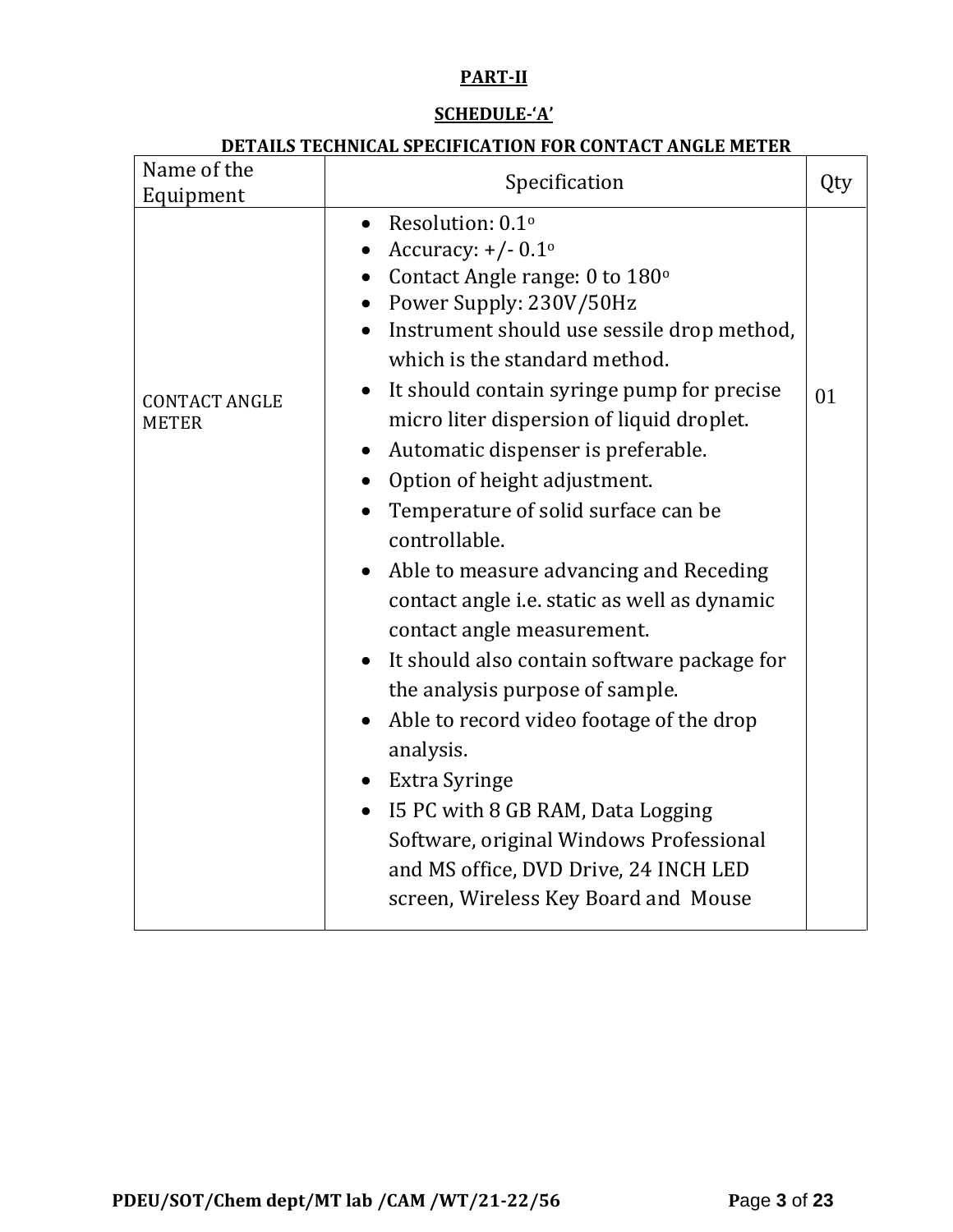### **PART-III**

### **GENERAL COMMERCIAL TERMS AND CONDITIONS**

### **DEFINATIONS:**

- Tenderer/Supplier/Bidder: These terms are synonym and mean the firm who intends or who has submitted offer in response to this tender.
- Tender / Bid Document: means this tender document.
- PDEU: Pandit Deendayal Energy University having it office at Raisan Village, Gandhinagar-382426 and includes it's successors and assignee.
- **1**1. The tenderer should thoroughly read all the clauses of the tender document before submitting the duly filled in Tender.

Tenderer shall place the following **ANNEXURES as FIRST EIGHT pages** of their Technical Bid in the following sequence.

| <b>FIRST PAGE</b>   | <b>ANNEXURE-1</b>   |
|---------------------|---------------------|
| <b>SECOND PAGE</b>  | <b>ANNEXURE - 2</b> |
| THIRD PAGE          | <b>ANNEXURE - 3</b> |
| <b>FOURTH PAGE</b>  | <b>ANNEXURE - 4</b> |
| <b>FIFTH PAGE</b>   | <b>ANNEXURE - 5</b> |
| <b>SIXTH PAGE</b>   | <b>ANNEXURE - 6</b> |
| <b>SEVENTH PAGE</b> | <b>ANNEXURE - 7</b> |
| EIGHTH PAGE         | <b>ANNEXURE - 8</b> |

# **2 SUBMISSION OF BID DOCUMENT:**

PDEU follows two bid systems. Tenderer shall submit two separate bids viz.

- a) Techno Commercial Bid (Technical Bid) **and**
- b) Price Bid as under.

### **(a) Technical Bid: This shall be in sealed envelope. It shall be super scribed**

| Technical Bid: Tender No. | Name of Bidder: |
|---------------------------|-----------------|
|---------------------------|-----------------|

### **It shall contain the following**

(i) Eight pages as mentioned in condition 1 above and

## **TENDERERS SHOULD FURNISH THE FOLLOWING DETAILS:**

[1] Technical Specifications(Part-II) and General Term & Conditions(Part –III) of Tender Document Duly Sign on each page by Authorized Signatory as token of his acceptance.

- [2] Firms balance sheet of last three years
- [3] Consent letter from their principals to manufacture such items.
- [4] List of customers
- (ii) All the information and supporting documents for (i) above
- (iii) Details, Documents, Literature, certificates etc. for the equipment / Material offered.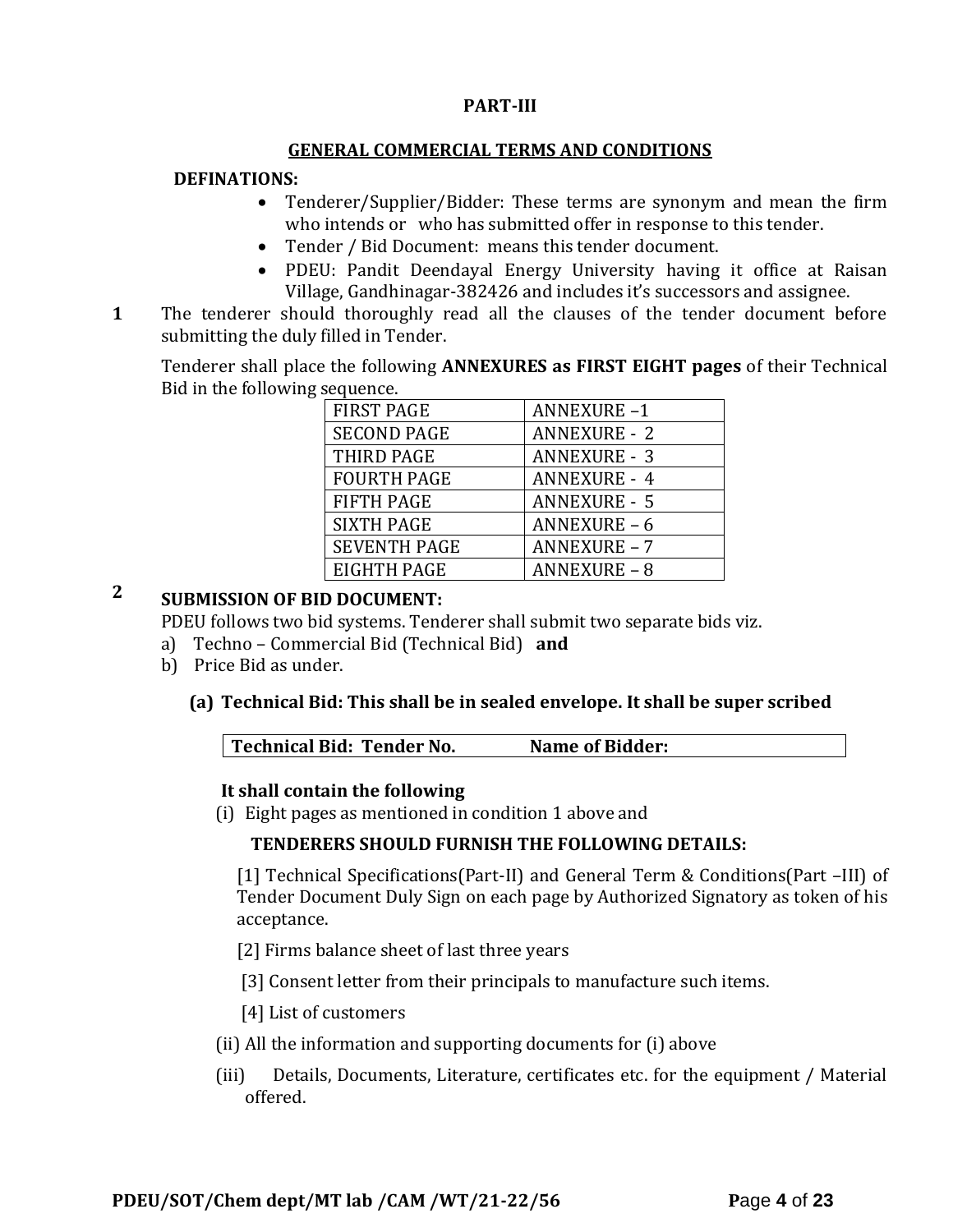### **(b)Price Bid: This shall be in sealed envelope.**

It shall contain offer price in the form specified in the tender document as Schedule- 'B'. The Printed Price list or price in different format will render the offer liable for rejection. **It shall be super –scribed as:**

Price Bid: Tender No.: Name of Bidder:

**c) EMD Envelope**: This envelop shall contain the following:

Demand draft or Bank Guarantee, as the case may be, for EMD supporting document, as mentioned hereof, if bidder seeks exemption in EMD **It shall be super – scribed as :**

| <b>EMD Envelop:</b> | Tender No.: | Name of Bidder: |
|---------------------|-------------|-----------------|
|                     |             |                 |

### **d) Main Envelope: This envelope shall contain envelop of Technical bid, envelop of EMD and Price Bid. It shall be super – scribed as :**

|  | Main Envelop: | Tender No.: | Name of Bidder: |
|--|---------------|-------------|-----------------|
|--|---------------|-------------|-----------------|

The entire bid document (Main envelope mentioned above) should be submitted so as to reach this office not later than 02.00 P.M. on due Date as specified in the tender notice through RPAD / Speed post or Courier only

Incomplete bids and amendments and additions to bids after opening of the bids will be ignored out rightly.

The technical scrutiny committee of PDEU shall evaluate the techno-commercial view of the tender. PDEU reserves the right to open or not to open the price bid of the bidders on the basis of their past performance of their supplied materials.

**The price bid of those who are techno-commercially qualified shall only be opened.** 

### **3 PRICE EVALUATION:**

No price preference shall be given on any account. All tenders will be evaluated on firm price end-cost basis; The parties however shall give the detailed break-up of the end cost. If PDEU feels that there is lack of serious competition or for any other reasons, PDEU may negotiate with the L-1 party. PDEU's decision to accept any or all tenders shall be final and binding on all the parties. However, the DG of PDEU or the Authorized committee at its sole discretion reserves the right to negotiate with other tenderer in case the technical specification of some or all products are found to be superior.

#### **4 EARNEST MONEY DEPOSIT: (E.M.D.)**

E.M.D. is payable @1% of the value of the items offered. The EMD is payable by Demand Draft, of any Nationalized Banks, drawn in favor of the PANDIT DEENDAYAL ENERGY UNIVERSITY, payable at Ahmedabad. If the amount of EMD is more than Rs. 25000/- the same can be paid by an irrecoverable Bank Guarantee from any nationalized Bank in a standard format prescribed by PDEU (Format given in this tender document).

### **5 DELAYED AND LATE TENDERS:**

**No Tender shall be accepted / opened in any case which are received after due date** 

**PDEU/SOT/Chem dept/MT lab /CAM /WT/21-22/56 P**age **5** of **23**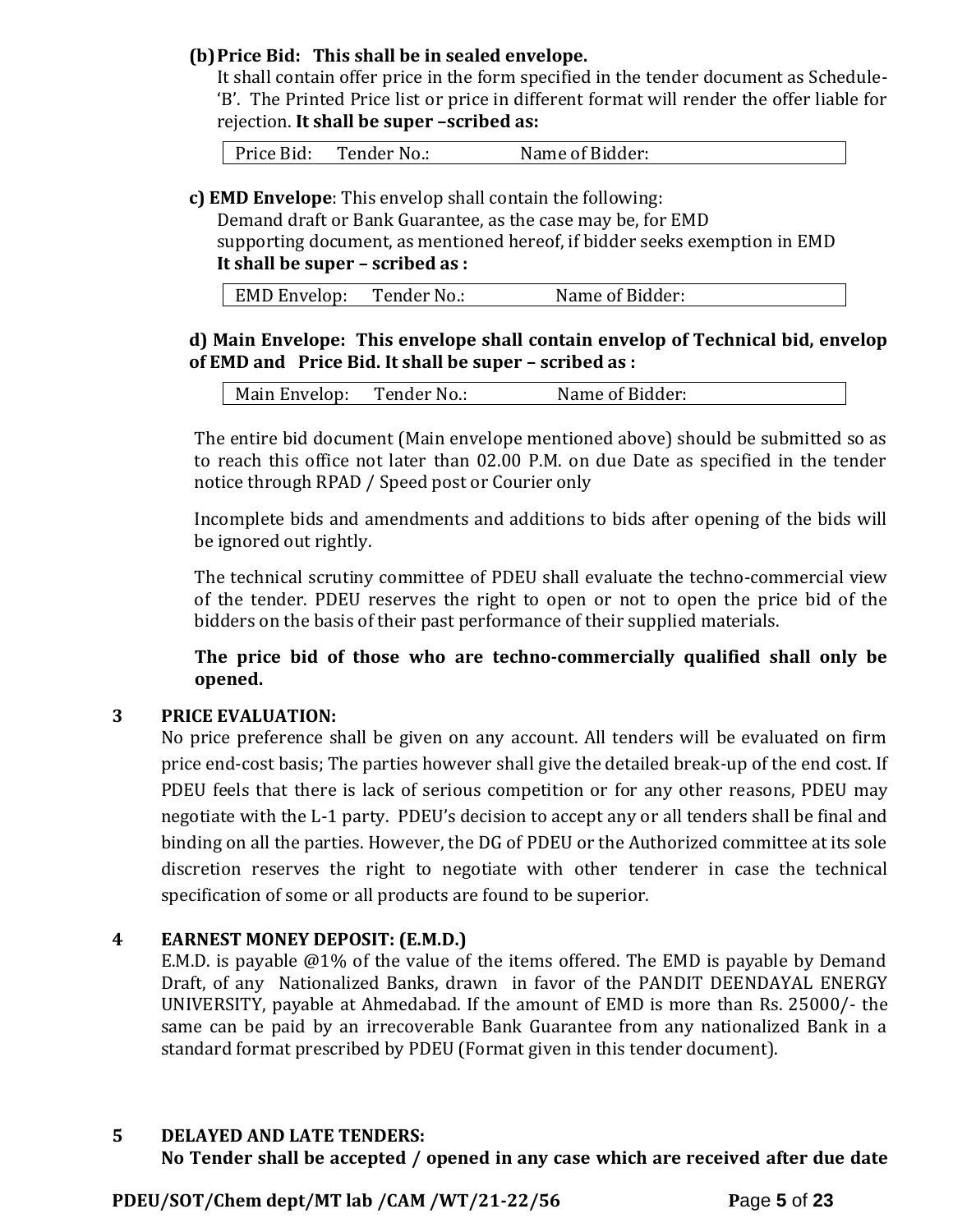**and time of the receipt of tender irrespective of delay due to postal services or any other reasons and PDEU shall not assume any responsibility for late receipt of tender. Any correspondence in this matter will not be entertained.**

#### **6 PRICES:**

The details of the price shall be given in Price Bid (Schedule-B) only and nowhere else. Prices quoted shall be FIRM and on F.O.R. Destination basis (i.e. PDEU,Gandhinagar). However, the Tenderer should indicate in the Price Bid, the break-up of Unit F.O.R. Destination Prices with break-up of Unit Ex-works price ,Excise duty, GST, Custom Duty, average freight, packing charges, and Insurance Charges. Tenderer should quote the Freight as well as Insurance Charges both separately as shown in price bid. Please note that payment of excise duty will be made only on Ex-Work prices. Also, please mention rate of Excise duty. If this is not specifically mentioned then PDEU will have the option to take the prices as exclusive of taxes and duties (at maximum slab rates) for the evaluation of the tenders.

The Tenderer should invariably indicate the total unit end cost price considering all their costs / calculations in the Price bid itself for each item and all sub-items if any. This is mandatory. Cost components hidden / furnished elsewhere will not be considered and will be ignored out-rightly.

#### **Only for Traders - Tender:**

[i] In case of a trader-**tender**, if the quotation is furnished for all inclusive rates and the rates of taxes and duties are indicated without indicating the amount, in such cases, the **price** is eligible for statutory variation.

[ii] Where the trader-**tender** quotes all inclusive rates without indicating the rate of Taxes and Duties included in the quoted price, the price is not eligible for any statutory variation.

#### **7 REFUND / FORFIETURE OF E.M.D**

EMD will be forfeited if (i) the tender, it covers, is withdrawn during the validity of the offer or (ii) the Tenderer fails to furnish / deposit the Performance Guarantee towards Execution Period (security deposit).

EMD of the unsuccessful tenderer's will be returned without intimation within 60 days of placing of the order to the successful Tenderer subject to the unsuccessful bidder returning the original receipt of the EMD together with the advance stamped receipt, to the Accounts Officer of PDEU.

EMD will be returned to the successful bidders, only on their submission of performance guarantee towards execution period against order released to them.

### **8 PERFORMANCE GUARANTEE (PG) TOWARDS EXECUTION PERIOD: (i.e. SECURITY DEPOSIT):**

Successful tenderers will be required to pay an amount equivalent to 10% (Ten) of the value of the purchase order as Performance Guarantee (Security Deposit) within 10 days from the date of the purchase order failing which the purchase order is liable to be cancelled at the cost and the risk of the successful Tenderer (at the discretion of PDEU).

It can be paid by Demand Draft drawn in favour of PANDIT DEENDAYAL ENERGY UNIVERSITY payable at Ahmedabad or in the form of Bank Guarantee from Nationalized Bank if the amount is more than Rs.35,000/-.

The Bank Guarantee will be executed on the standard form prescribed by PDEU as

### **PDEU/SOT/Chem dept/MT lab /CAM /WT/21-22/56 P**age **6** of **23**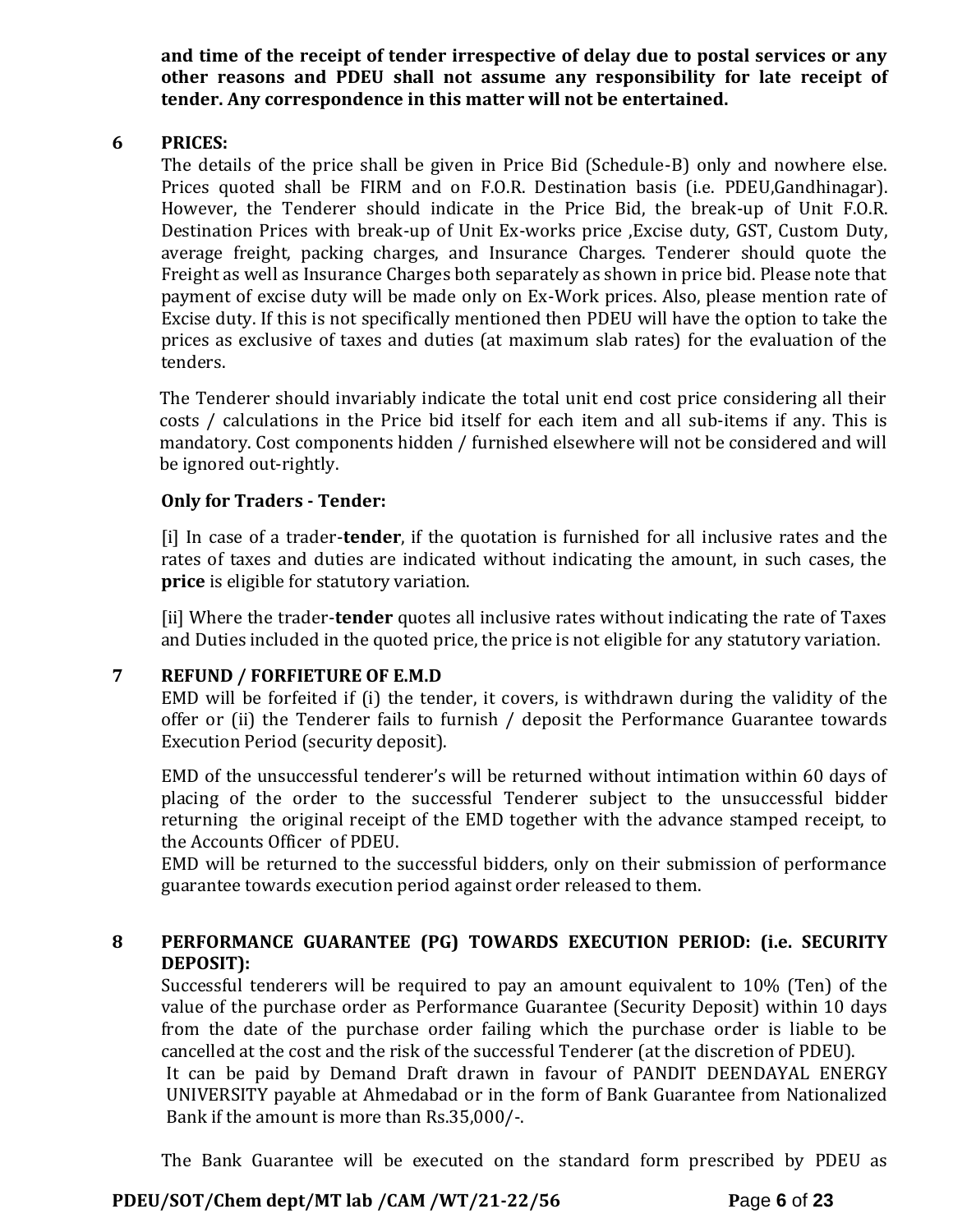#### APENDIX - I.

The Bank Guarantee so furnished should have clear one time validity till the completion of the order in all respects. Bank Guarantee for Interim period will not be acceptable. If by any reasons the supply period is extended then the supplier shall undertake to renew the Bank Guarantee at least one month before the expiry of the validity failing which PDEU will be free to encash the same.

The successful bidder/s shall have also to furnish PG (as specified here of) for the contract value towards warranty / guarantee period separately as applicable as per tender conditions.

Performance Guarantee towards Execution Period (Security Deposit) will be returned on successful completion of the Order and only after the Performance Guarantee towards warrantee/guarantee, as mentioned above, is submitted.

### **9 VALIDITY OF THE OFFERS:**

The offers shall to be kept valid for a period of 120 days from the date of opening of technical bids. In case the finalization of the tender is likely to be delayed, the tenderers will be asked to extend the same without change in the prices or any terms and conditions of the offer. If any change is made, original or during the extended validity period, the offers will be liable for outright rejection without entering into further correspondence in this regard and no reference will also be made.

### **10 TRUCK RECEIPT (T.R) / AIRWAY BILL (A.B)**

All the Goods should be dispatched freight paid and the A.B / T.R should be forwarded directly to PDEU Office at Raisan Village, Gandhinagar. The demurrage charges, if any, paid by the PDEU due to delay in informing PDEU or any other reason attributable to supplier, will be deducted from his bill. It is essential that packing notes and invoices are furnished in respect of every consignment.

The supplier will be responsible for any damages / shortage claim rejected by the respective Authorities for want of a clear A.B / T.R.

Materials may be dispatched by any convenient mode of transport and up to PDEU i.e. F.O.R Destination.

#### **11 PACKING AND FORWARDING CHARGES:**

The prices shall be inclusive of packing & forwarding charges. The Materials should be strongly and adequately packed to ensure safe arrival at destination. The materials dispatched from overseas by Air / Shipping should be packed such that it can withstand rough handling and possible corrosion due to exposure to salt laden atmosphere, salt spray or open storage. All packing must be clearly marked with order Number and consignee's name and address.

#### **12 TRANSIT INSURANCE:**

All the materials will be required to be supplied up to Destination against all transit risks, such as damage, loss, theft, fire, etc. The insurance period shall cover 15 days after the date of receipt of materials at site to enable PDEU to check up stores fully. The suppliers will be responsible for free replacement of such stores which have been received short, damaged or broken within 15 days.

The cost of damaged, defective stores materials will however be deducted from the bills of the suppliers and will be refunded only after replacement thereof. It will be the responsibility of the supplier to lodge claim against the insurance on receiving necessary advice from PDEU.

#### **PDEU/SOT/Chem dept/MT lab /CAM /WT/21-22/56 P**age **7** of **23**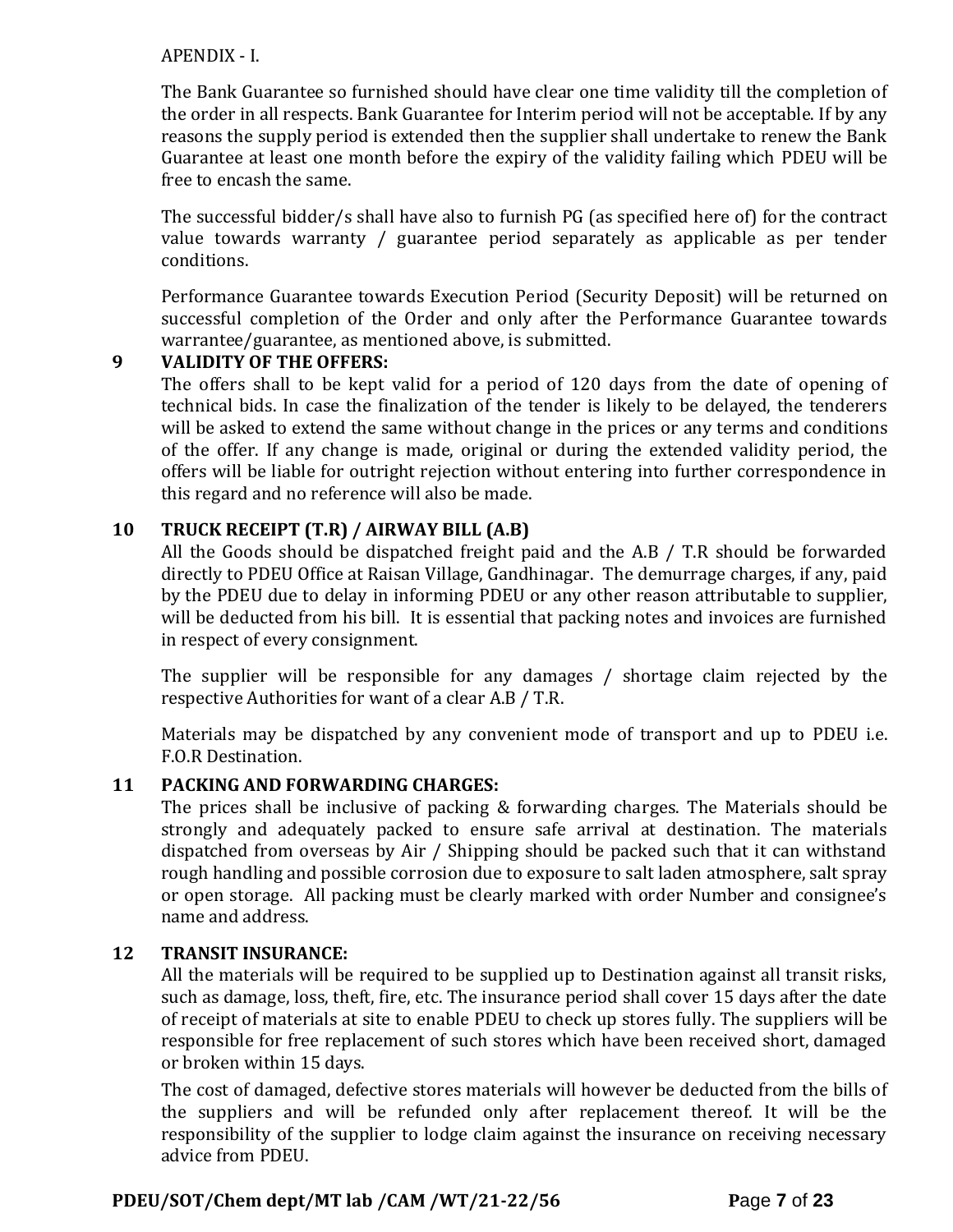### **13 ACCEPTANCE OF STORES:**

The equipments/ materials to be supplied against this tender are subject to their acceptance by PDEU or any other Officer deputed for this purpose.

### **14 UNLOADING:**

Unless specified otherwise in the purchase order, Unloading of the materials shall be arranged by PDEU.

### **15 STATUTORY VARIATION:**

Any statutory increase or decrease in the taxes and duties subsequent to the offer under this tender if it takes place within the original contractual delivery date will be to PDEU account subject to the claim being supported by documentary evidence. No increase due to such variation shall be allowed for the portion of the delivery after the original contractual delivery date. However, if any decrease takes place after the contractual delivery date, the advantage will have to be passed on to PDEU.

### **16 PAYMENT TERMS :**

### **A. In case of Domestic(i.e. Indian) Supplier the payment Terms as Under :-**

- 70% of Payment only after proper verification of the delivered equipments by the vender.
- Remaining 20% Payment of invoice value within one month on successful installation, Commissioning and training.
- 10% Payment will be released after submission of PBG.

### **B. In case of Foreign Supplier the Payment Terms is as Under :-**

- 90 % payment through Irrevocable Letter of Credit.
- 10 % payment through Wire Transfer within 5 (five) Working Days after the date of Successful Commissioning and Installation of the System. **OR**
- 90% payment will be released through wire Transfer within 5 (five) Working Days after receipt of the material.
- 10% payment will be released through Wire Transfer within 5 (five) Working Days after the date of Successful Commissioning and Installation of the System. **OR**
- 100 % through Wire Transfer within 5 (five) Working Days after the date of Successful Commissioning and Installation of the System.
- **Installation:** All arrangement for installation must be made by concern Vender.

### **17 REPEAT/ADDITIONAL ORDERS:**

PDEU reserves the right to place repeat order / additional order on the successful tenderers up to 25% of the original quantity of the P O at the same prices, terms and conditions stipulated in the original contract during three months from the date of Purchase Order.

#### **18 DELIVERY PERIOD:**

The Tenderers will have to quote a firm delivery period subject to the force Majeure conditions as accepted by PDEU. Tenderer should mention their delivery period. Time being the essence of this tender, delivery period shall be strictly adhered to. Delay in execution of order on account of any reasons will be subject to levy of penalty.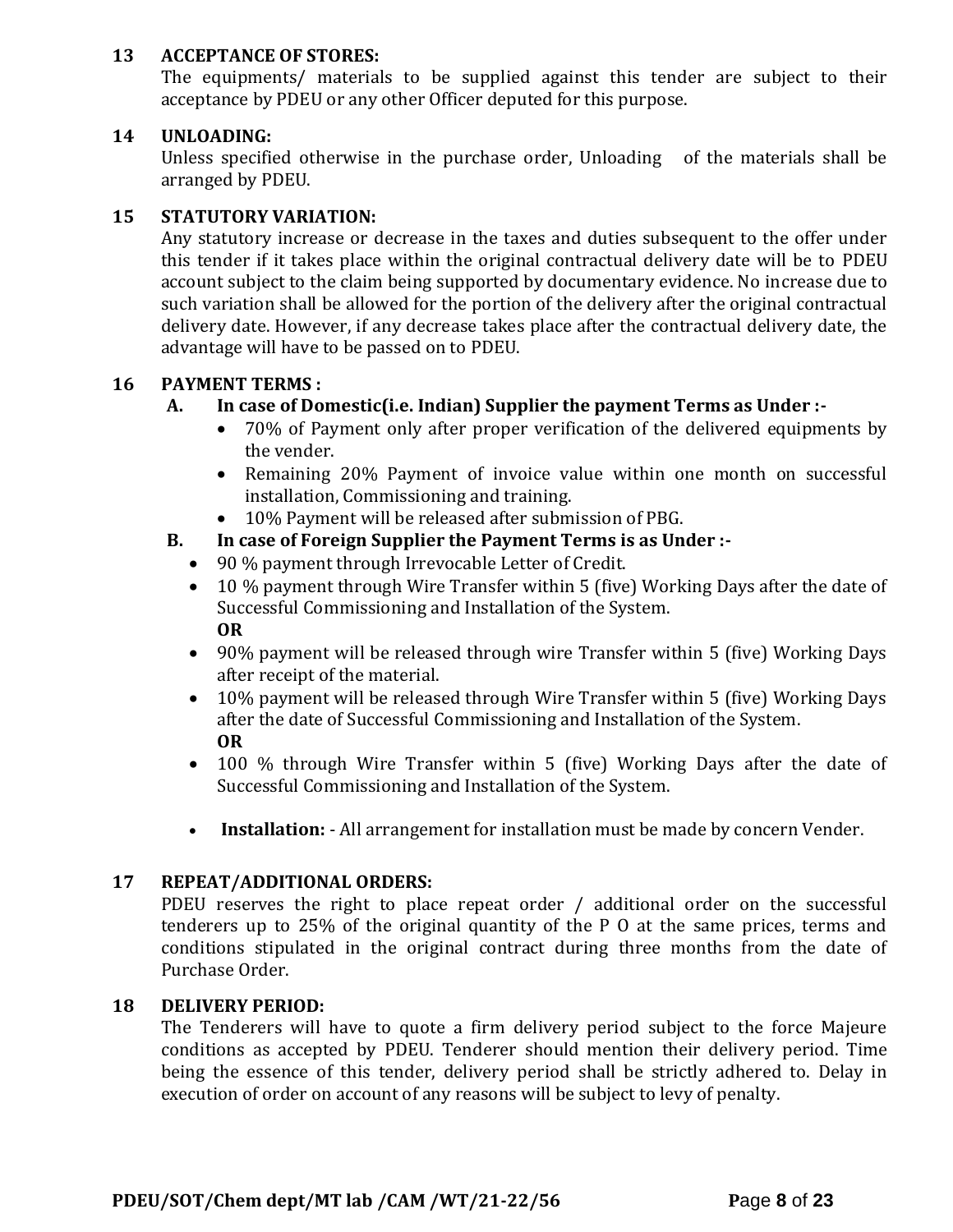#### **19 PENALTY FOR LATE DELIVERY:**

**In case, the materials are not delivered within the period stipulated in the order, penalty shall be levied at ½% per week on the prices (End cost excluding taxes) subject to maximum 10% reckoned on the value of late delivered supplies.**

Due consideration will be given to waive levy of penalty for the reasons absolutely beyond suppliers control for which documentary evidence will have to be provided. The request for extension in delivery giving reasons and supporting documents shall have to be made available within one month on completion of the supply, and no request to waive levy of penalty will be entertained / reviewed during the execution of order.

#### **20 EXTENSION IN CONTRACTUAL DELIVERY DATE:**

It will be supplier's responsibility to ensure that goods are delivered within the stipulated delivery period. However, if PDEU may consider extension of delivery period with or without statutory variations, for the reasons beyond the control of the tenderer and subject to the Penalty as mention hereof.

Such extension will be subject to the following conditions.

[a] No increase in price on account of any statutory increase in or fresh imposition of customs duty, excise duty, GST or on account of any other tax or duty shall be admissible on the material delivered after the original contractual delivery date.

[b] Notwithstanding any stipulation in the contract for increase in price on any other ground, no such increase which has become effective on or after the contractual delivery date shall be admissible on material delivered after the original contractual delivery date.

[c] Nevertheless, PDEU shall be entitled to the benefit of any decrease in price on account of reduction in or remission of customs duty, excise duty, GST or on account of any other tax or duty or on any other ground as stipulated in the P.O., which takes place on or after the contractual delivery date of the said P.O. for the material delivered after the original contractual delivery date.

#### **21 REPLACEMENTS OF GOODS BROKEN, DAMAGED OR SHORT:**

In the event of any material or part thereof found broken or damaged or received short during transit or during installation or Commissioning or testing at site, before commissioning in service the suppliers shall replace the same free of cost. However, PDEU will recover amount equivalent to the cost of such damaged / broken / short supplied materials and will repay when actual replacement is given.

#### **22 POST TENDER CORRESPONDENCE / ENQUIRIES:**

The Tenderer will be refrain from pursuing / canvassing the matter, directly or indirectly with any Office of PDEU as otherwise the same would amount to disqualification of the tender.

- **23** PDEU shall have the right to make any changes, additions / deletions or modifications in any terms / conditions or quantity of the tender and / or specifications as may be deemed necessary by PDEU at its sole discretion at any time before the due date of opening of the tender.
- **24** PDEU does not accept the printed conditions of any Tenderer. It will be ignored without any reference; hence tenderers should withdraw such printed conditions if they have any. PDEU shall accept only unconditional tender.

**PDEU/SOT/Chem dept/MT lab /CAM /WT/21-22/56 P**age **9** of **23 25** If technical deviations furnished by the Tenderer are not agreeable to PDEU, the offers may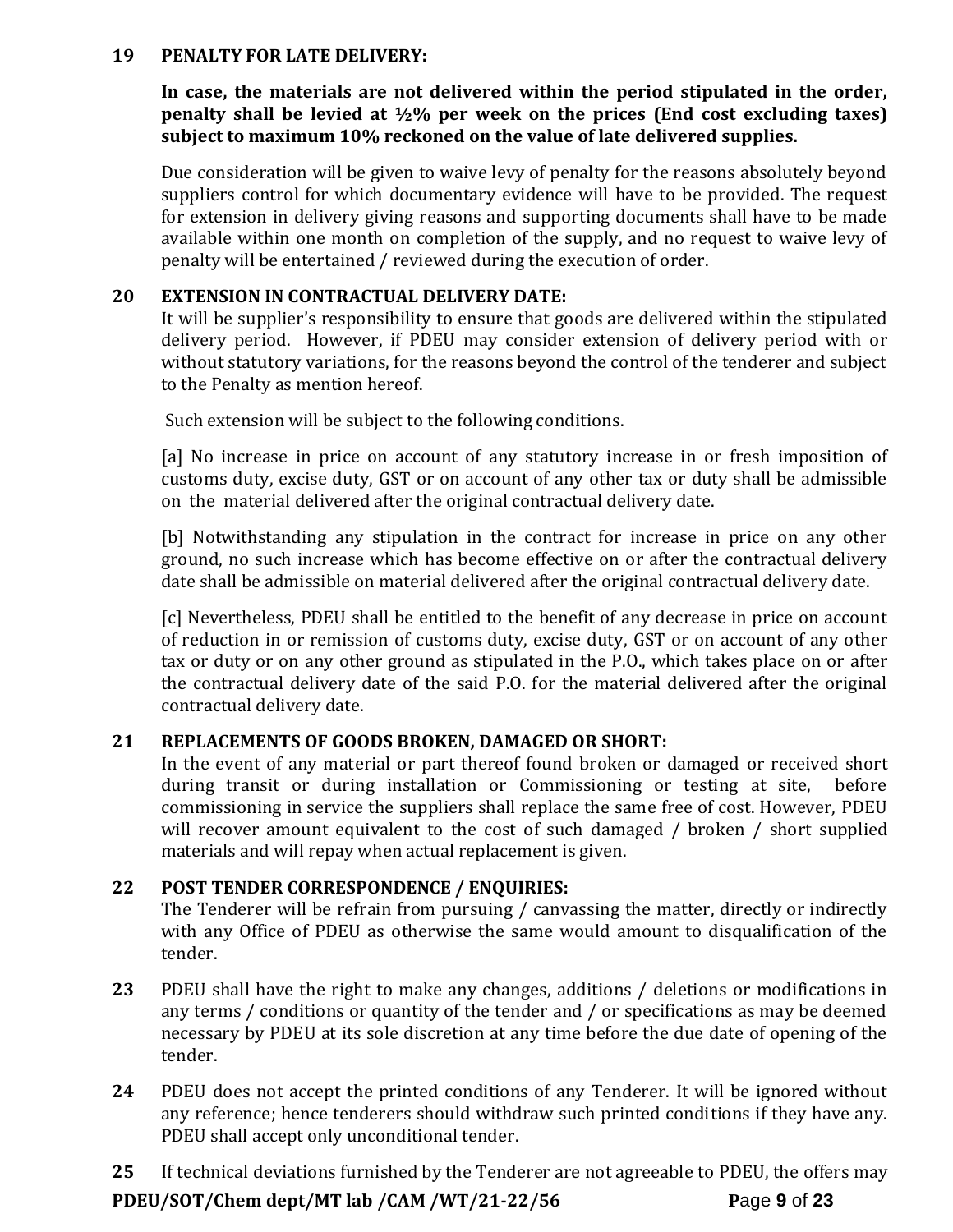be ignored. However it will be solely at discretion of PDEU to consider the technical deviations OR not for considering the Tenderer. No correspondences of the Tenderer will be entertained in this matter.

- **26** Please indicate whether the goods offered are first sale or second sale so as to determine the payment of GST.
- **27** Revision of prices or any commercial terms affecting the price after opening of technical bids shall not be considered and will be ignored.
- **28** Tenderers shall indicate the name of their partners of their manufacturing firm.
- **29** Tenderer should specifically mention in the offers the name of the Partners / Proprietor / Directors who is / are the signing authority.

#### **30 GUARANTEE:**

If the goods, stores and equipments found defective due to bad design or workmanship the same should be repaired or replaced by the tenderer free of charge if reported within 18 months of their receipt at site or 12 months from the date of commissioning of equipments whichever is earlier. Tenderer will be responsible for the proper performance of the equipments / materials for the respective guarantee period.

#### **31 APPROVAL:**

The goods shall be subject to the approval of PDEU after receipt of the Material at site.

**32** PDEU would prefer the offers from manufacturers directly. All the manufacturers should quote for those items, which are actually manufactured at / rolled by their plants. This should be strictly adhered.

PDEU reserves the right to inspect, suppliers factory at any time during the currency of the contract in case order is placed on supplier and also to inspect manufactured material before testing / packing / dispatch.

**33** If in any company, the interest of any employee of the PDEU. or his relative as defined in Section VI of the Company's Act. 1956, is 10% or more, PDEU will not deal with such company at all. Tenderer therefore, must specifically disclose this fact in his technical Bid. Non-disclosure of such facts would disqualify the Tenderer for further dealing with PDEU.

#### **34 TERMINATION OF CONTRACT:**

In case, the supplier fails to deliver the stores / materials / equipments or any consignment thereof within contractual period of delivery or in case the stores are found not in accordance with prescribed specification and/or the approved sample, PDEU shall exercise its discretionary power as under:

[a] To recover, from the supplier as agreed, by way of penalty clause above,

or

[b] To purchase from elsewhere, after giving notice of 15 days to the supplier, on his account and his risk

or

[c] To cancel the contract.

or

[d] PDEU at any time terminate the contract by giving written notice to the qualified Bidders/Tenderer without compensation to the qualified tenderer, if he become bankrupt or otherwise, insolvent or in case of dissolution of firm or winding up of company provided that such termination will not prejudice or effect any right of action or remedy which has thereafter to the University.

### **PDEU/SOT/Chem dept/MT lab /CAM /WT/21-22/56 P**age **10** of **23**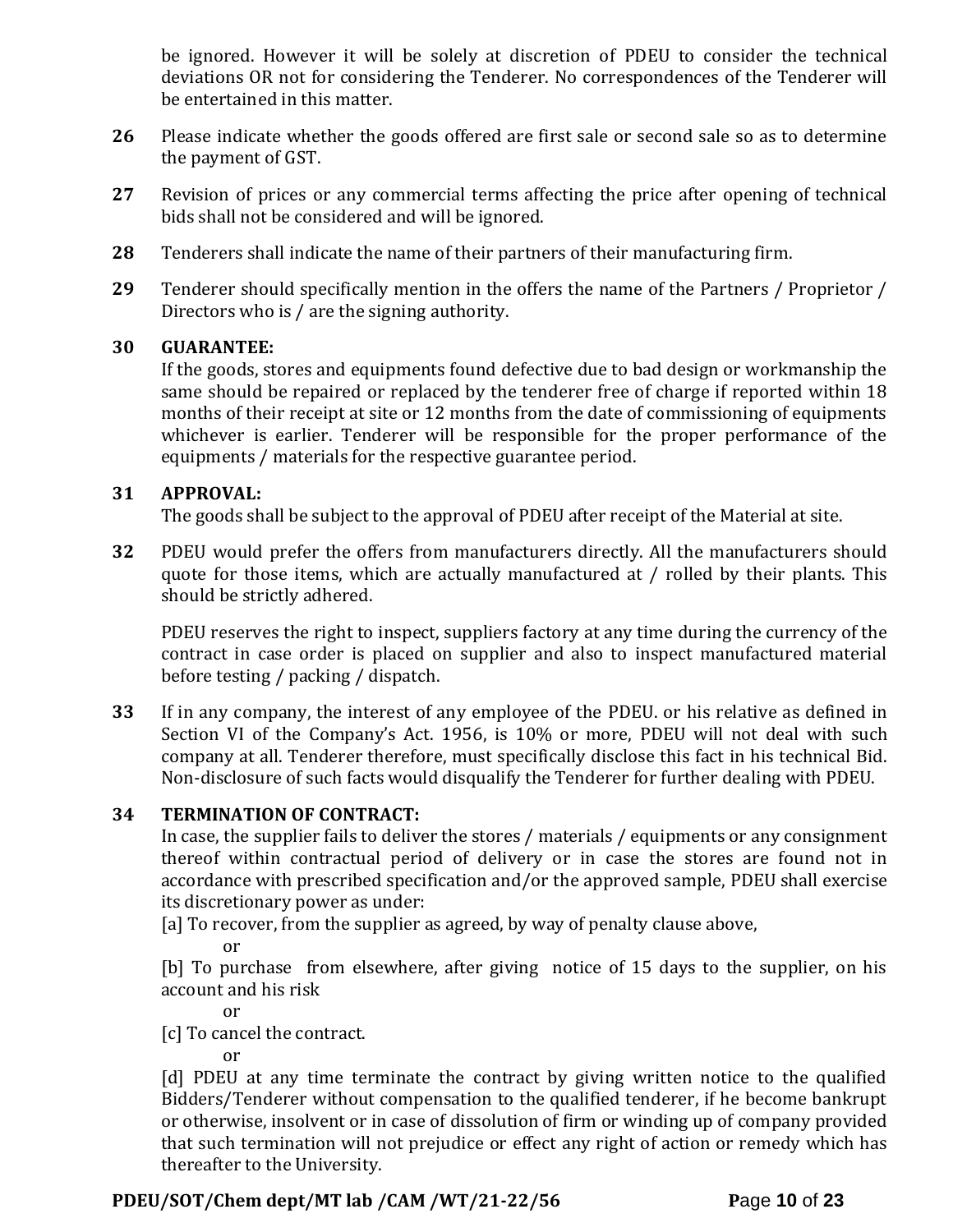In the event of the risk purchase of stores of similar description, the opinion of PDEU shall be final. In the event of action taken under clause (a) or (b) above, the supplier shall be liable to pay for any loss which PDEU may sustain on this account

Further, "PDEU" reserves the right to terminate the Contract (i.e. Purchase order) at any time, without assigning any reasons, whatsoever, by giving a notice or not less than period of ONE month. Suppliers will not be entitled for any compensations / damages / losses, refund by PG whatsoever, on account of such termination of the Contract."

### **35 ARBITRATION:**

All questions, disputes or differences whatsoever which may at any time arise between the parties to this agreement touching the agreement or subject matter thereof, arising out of or in relation to there and whether as to construction or otherwise shall be referred to the decision of the Sole Arbitrator, appointed by the PDEU, for that purpose, who shall be a retired High Court Judge or retired District and Sessions Judge, and the decision of the said Arbitrator shall be final and binding upon the parties. Reference to the arbitration shall be governed by the provisions of Indian Arbitration & Conciliation Act. 1996 as amended from time to time and the rules made there under.

### **36 JURISDICTION:**

All questions, disputes or differences arising under, out of or in connection with the Tender / Contract shall be subject to the exclusive jurisdiction of Ahmedabad court.

- **37** If the tenderer is an Agent, he will have to give information and declare the name of the principal from which he will source the materials along with company's written confirmation about quality and backup performance guarantee. Only on getting complete information from Agent, such offer, if found suitable, shall be considered.
- **38** PDEU reserves the right to cancel any or all the offers / bids or to accept any offer without assigning any reasons.

In case PDEU finds that there is an attempt of cartel in the prices, PDEU reserves the right to consider or reject any or all the parties offers without assigning any reasons thereof.

- **39** PDEU reserves the right to increase or decrease the quantity against each item/s while placing the order.
- **40** The names of the Partners / Directors / Sole Proprietors and responsible person and his updated Address / Telephone, Fax Numbers etc. should be invariably mentioned in the Annexure provided for this purpose in this document.
- **41** The Tenderer must give in his offer, the full name and address with phone, Fax & mobile numbers of the Authorized Representative to do liaison work with PDEU on their behalf.
- **42** The tenderers should invariably write the name and address of the Company, both on sealed covers of EMD, Technical & Price Bids. The tender covers without the name and address will not be opened.
- **43** The tenderers are required to furnish the technical information and the Guaranteed technical particulars (GTP) along with company seal and signature of the Tenderer on each and every page / papers of the tender documents.
- **44** Tenderer should invariably fill up all the details of all the Annexure/s including the prices in the Price Bid Annexure of this tender document and should be duly signed by authorized signatories with their rubber stamp and along with Company's seal / stamp affixed on each paper.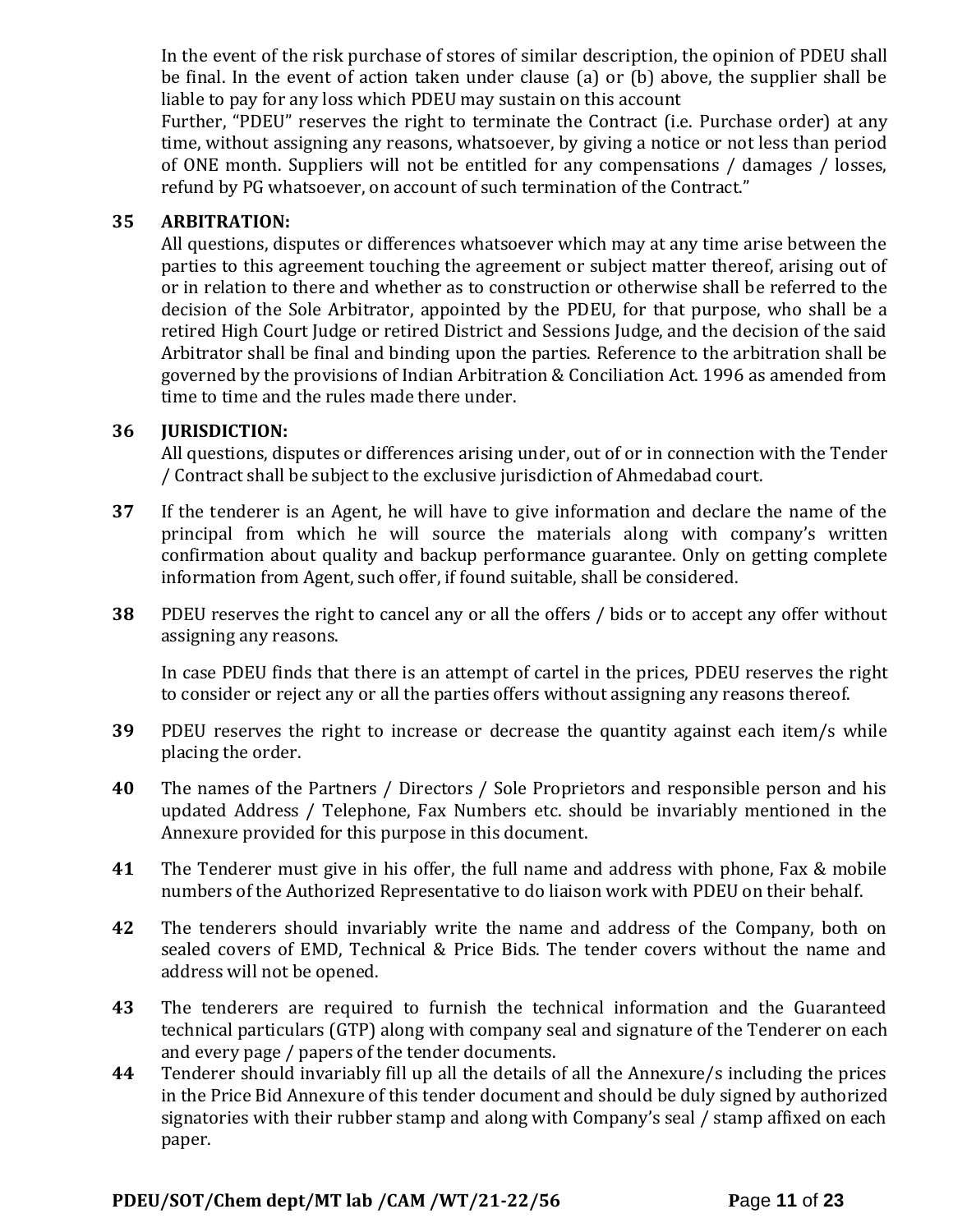- **45** If the Tenderer fails to pay the Security Deposit or defaults in execution of the orders placed or if PDEU suffers any financial loss due to this, then PDEU will be at liberty to adjust the amount from other orders of the same firm or by encashing the Bank Guarantee.
- **46** All the tenderers must ensure that all the relevant documents / papers submitted with the tender should be serially numbered, properly bounded / tied together and properly documented.
- **47** All the above points should be complied by the Tenderers. If not, tenders are likely to be ignored without making any further reference. **--------------------×--------------------------×-------------------------×------------------------×-------------**

**PDEU/SOT/Chem dept/MT lab /CAM /WT/21-22/56 P**age **12** of **23**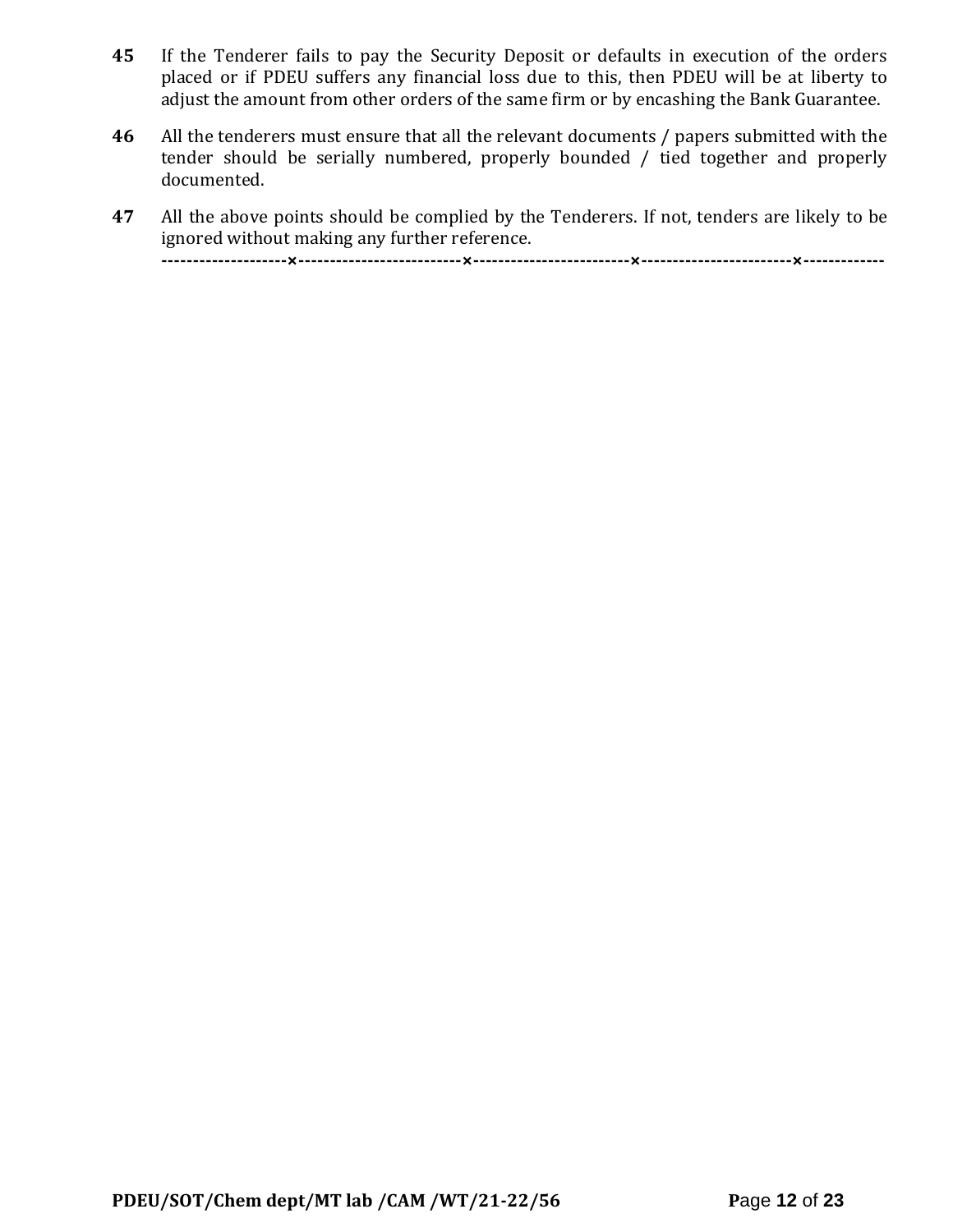#### **E. M. D. BANK GUARANTEE FORMAT**

**FOR TENDER NO. PDEU / \_\_\_\_\_\_\_\_\_\_\_\_\_\_\_\_\_\_\_\_\_\_\_\_\_\_\_\_\_\_\_\_ \_**

#### **APPENDIX – I (BANK GUARANTEE ON NON-JUDICIAL STAMP PAPER OF Rs.100/-)**

Messer's WHEREAS \_\_\_\_\_\_\_\_\_\_\_\_\_\_\_\_\_\_\_\_\_\_\_\_\_\_\_\_\_\_\_\_\_\_\_\_\_\_\_\_\_\_(Name & Address of the Firm) having their registered office at \_\_\_\_\_\_\_\_\_\_\_\_\_\_\_\_\_\_\_\_\_\_\_\_\_\_\_\_\_\_\_\_\_\_\_\_\_ (Address of the firms Registered office) (Hereinafter called the 'Tenderer') wish to participate in the tender No. \_\_\_\_\_\_\_\_\_\_\_\_\_\_\_ for \_\_\_\_\_\_\_\_\_\_\_\_\_\_\_\_\_\_\_\_\_\_\_\_\_\_\_\_\_ of (Supply/Erection/Supply & Erection Work) (Name of the material/equipment/Work) for\_\_\_\_\_\_\_\_\_\_\_\_\_\_\_\_\_\_\_\_\_\_\_\_\_\_\_ PANDIT DEENDAYAL ENERGY UNIVERSITY and WHEREAS a Bank Guarantee for (Hereinafter called the "Beneficiary") Rs. \_\_\_\_\_\_\_\_\_\_\_(Amount of EMD) valid till \_\_\_\_\_\_(Mention here date of validity of this guarantee which will be **4 (FOUR)** months beyond initial validity of Tender's offer) is required to **be submitted by the tenderer along with the tender.**

We,

 (Name of the Bank and address of the Branch giving the Bank Guarantee) having our registered office at \_\_\_\_\_\_\_\_\_\_\_\_\_\_\_\_\_\_\_\_\_\_(Address of Bank's registered office) hereby give this Bank Guarantee No.\_\_\_\_\_\_\_\_\_\_\_\_\_\_\_\_ dated \_\_\_\_\_\_\_\_\_ and hereby agree unequivocally and Unconditionally to pay within 48 hours on demand in writing from the PANDIT DEENDAYAL ENERGY UNIVERSITY or any officer authorized by it in this behalf any amount not exceeding Rs. (Amount of E.M.D.), (Rupees \_\_\_\_\_\_\_\_\_\_\_\_\_\_\_\_\_(In words) to the said PANDIT DEENDAYAL ENERGY UNIVERSITY on behalf of the Tenderer.

We\_\_\_\_\_\_\_\_\_\_\_\_\_\_\_\_\_\_\_\_\_\_\_\_\_\_\_\_\_\_\_\_\_(Name of the Bank) also agree that withdrawal of the tender or part thereof by the tenderer within its validity or Non submission of Security Deposit by the Tenderer within one month from the date tender or a part thereof has been accepted by the PANDIT DEENDAYAL ENERGY UNIVERSITY would constitute a default on the part of the Tenderer and that this Bank Guarantee is liable to be invoked and encashed within its validity by the Beneficiary in case of any occurrence of a default on the part of the Tenderer and that the encashed amount is liable to be forfeited by the Beneficiary.

This agreement shall be valid and binding on this Bank upto and inclusive of (Mention here the date of validity of Bank) and shall not be terminable by notice or by Guarantee) change in the constitution of the Bank or the firm of Tenderer Or by any reason whatsoever and our liability hereunder shall not be impaired or discharged by any extension of time or variations or alternations made, given, conceded with or without our knowledge or consent by or between the tenderer and the PDEU.

NOT WITH STANDING anything contained hereinbefore our liability under this guarantee is restricted to Rs.  $(Amt. of E.M.D.)$  (Rupees \_\_\_\_\_\_\_\_\_\_\_\_\_\_\_\_\_\_\_\_\_\_\_\_\_\_\_\_\_\_\_\_\_\_\_\_\_) (In words). Our Guarantee shall remain in force till\_\_\_\_\_\_\_\_\_(Date of validity of the Guarantee). Place: Date:

Please Mention here Complete Postal Address of the Bank with Branch Code, Telephone and Fax Nos.

#### SIGNATURE OF THE BANK'S AUTHORISED SIGNATORY WITH OFFICIAL SEAL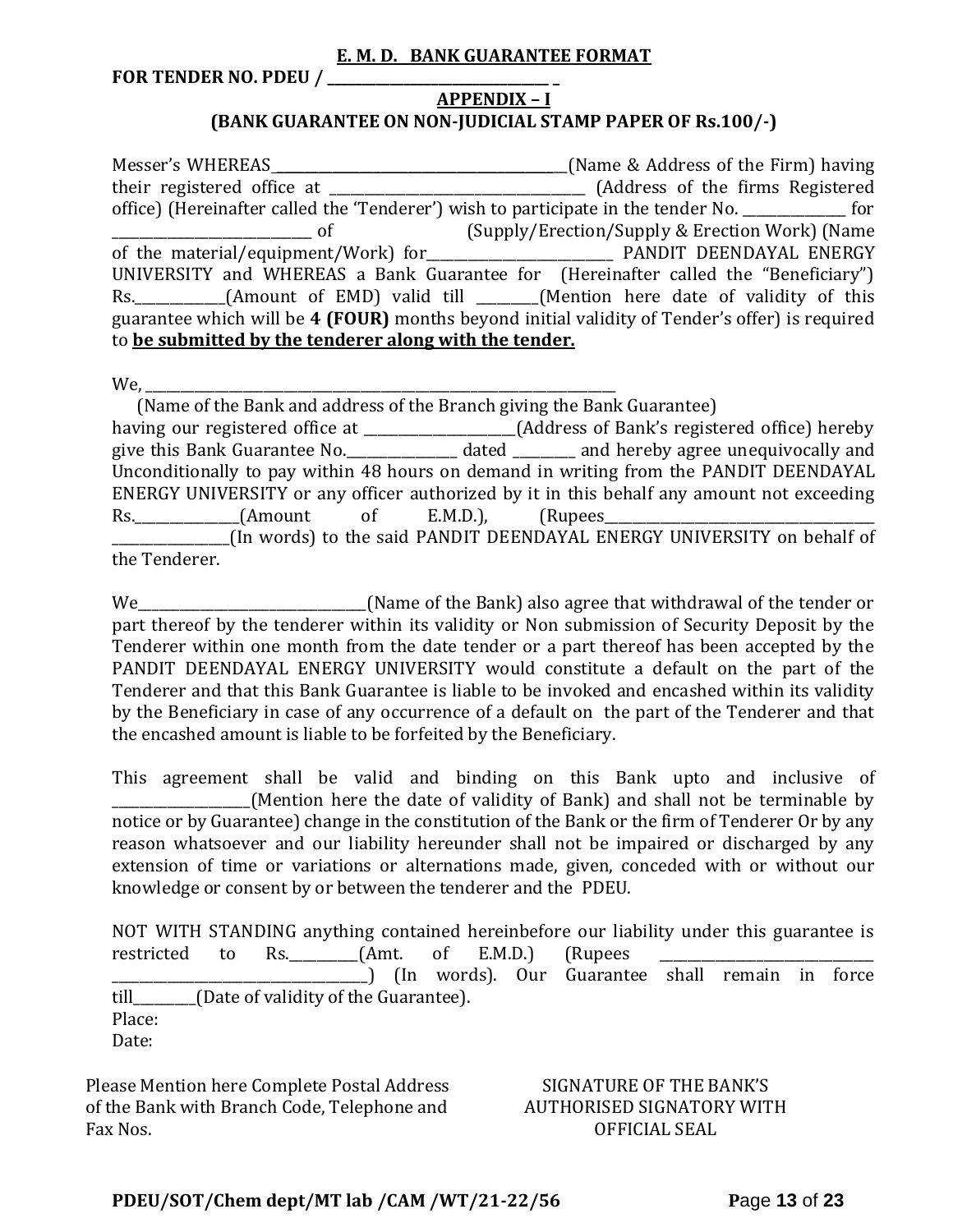#### **ON STAMP PAPER OF RS.100/-**

### **FORM OF BANKER'S UNDERTAKING [For Performance Guarantees (PG) as per clause no.8 of commercial terms and conditions]**

We, Bank of\_\_\_\_\_\_\_\_\_\_\_\_\_\_\_\_\_\_\_\_\_\_\_\_\_\_\_\_\_\_\_\_\_\_\_hereby agree unequivocally and unconditionally to pay within 48 hours on demand in writing from the **PANDIT DEENDAYAL ENERGY UNIVERSITY**. or any Officer authorized by it in this behalf any amount up to and not exceeding Rs. \_\_\_\_\_\_\_\_\_\_\_\_\_\_\_ (in words) Rupees\_\_\_ \_\_\_\_\_\_\_\_\_\_\_\_\_\_\_\_\_\_\_\_\_\_\_\_\_\_\_\_\_\_\_ to the said **PANDIT DEENDAYAL ENERGY UNIVERSITY** on behalf on  $M/s$ . \_\_\_\_\_\_\_\_\_\_\_\_\_\_\_\_\_\_\_\_who have entered into a contract for the supply/works specified below:

P.O. (A/T) No.\_\_\_\_\_\_\_\_\_\_\_\_\_\_\_\_\_\_\_\_\_\_\_\_\_\_dated\_\_\_\_\_\_\_\_\_.

This agreement shall be valid and binding on this Bank upto and inclusive of \_\_\_\_\_\_\_\_\_\_ and shall not be terminable by notice or by change in the constitution of the Bank or the firm of Contractors / Suppliers or by any other reasons whatsoever and our liability hereunder shall not be impaired or discharged by any extension of time or variations or alterations made, given conceded or agreed, with or without our knowledge or consent, by or between parties to the said within written contract.

"NOTWITHSTANDING" anything contained herein before our liability under this guarantee is restricted to Rs.\_\_\_\_\_\_\_\_\_\_\_\_\_\_\_\_\_\_\_\_\_\_\_\_\_

(Rupees\_\_\_\_\_\_\_\_\_\_\_\_\_\_\_\_\_\_\_\_\_\_\_\_\_\_\_\_\_\_\_\_\_\_\_\_\_\_\_\_\_\_\_\_\_ only). Our guarantee shall remain in force until

Place: Date:

 $\mathcal{L}=\mathcal{L}^{\mathcal{L}}$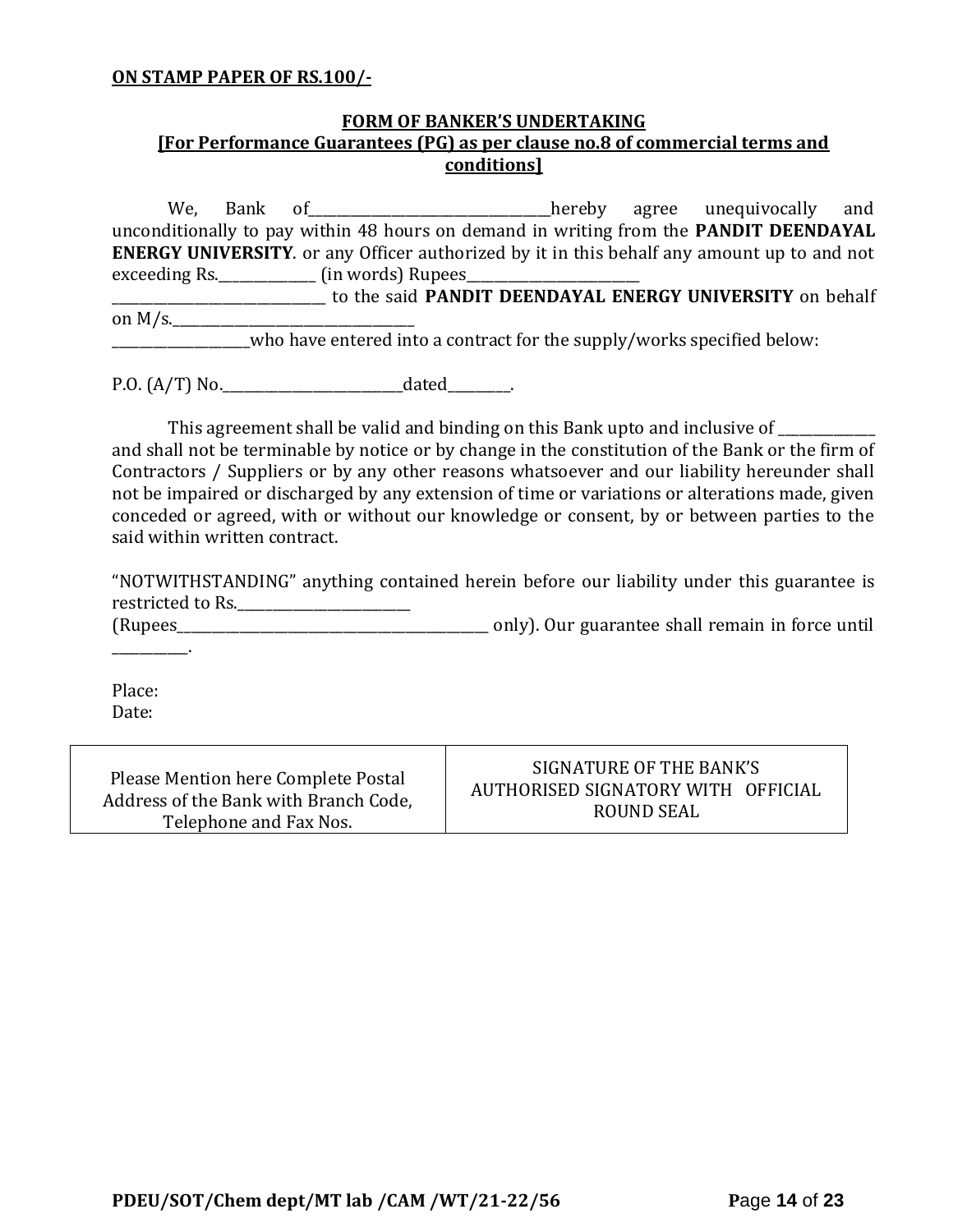#### **ANNEXURE – 1**

**I / WE, confirm that following documents are attached with the technical bid of the offer and should be placed as a First page of offer.**

| Sr.<br>N <sub>o</sub> | <b>Details</b>                                                  | <b>Confirmation</b><br>(Tick $\sqrt{$ any one) |
|-----------------------|-----------------------------------------------------------------|------------------------------------------------|
| $\mathbf{1}$          | Firm's details as per "Annexure -2"                             | YES / NO                                       |
| $\mathbf{2}$          | "Annexure-3"                                                    | YES / NO                                       |
| 3                     | Delivery schedule as per "Annexure- 4"                          | YES / NO                                       |
| $\boldsymbol{4}$      | Past experience details as per "Annexure-7"                     | YES / NO                                       |
| 5                     | PDEU technical specification duly signed and with seal of firm. | YES / NO                                       |
| 6                     | Undertaking-"Annexure-5"                                        | YES / NO                                       |
| $\overline{7}$        | Technical & Commercial Deviation- "Annexure-6"                  | YES / NO                                       |
| 8                     | Experience Certificate-"Annexure-7"                             | YES / NO                                       |
| 9                     | Conformation of Tender Condition-"Annexure-8"                   | YES / NO                                       |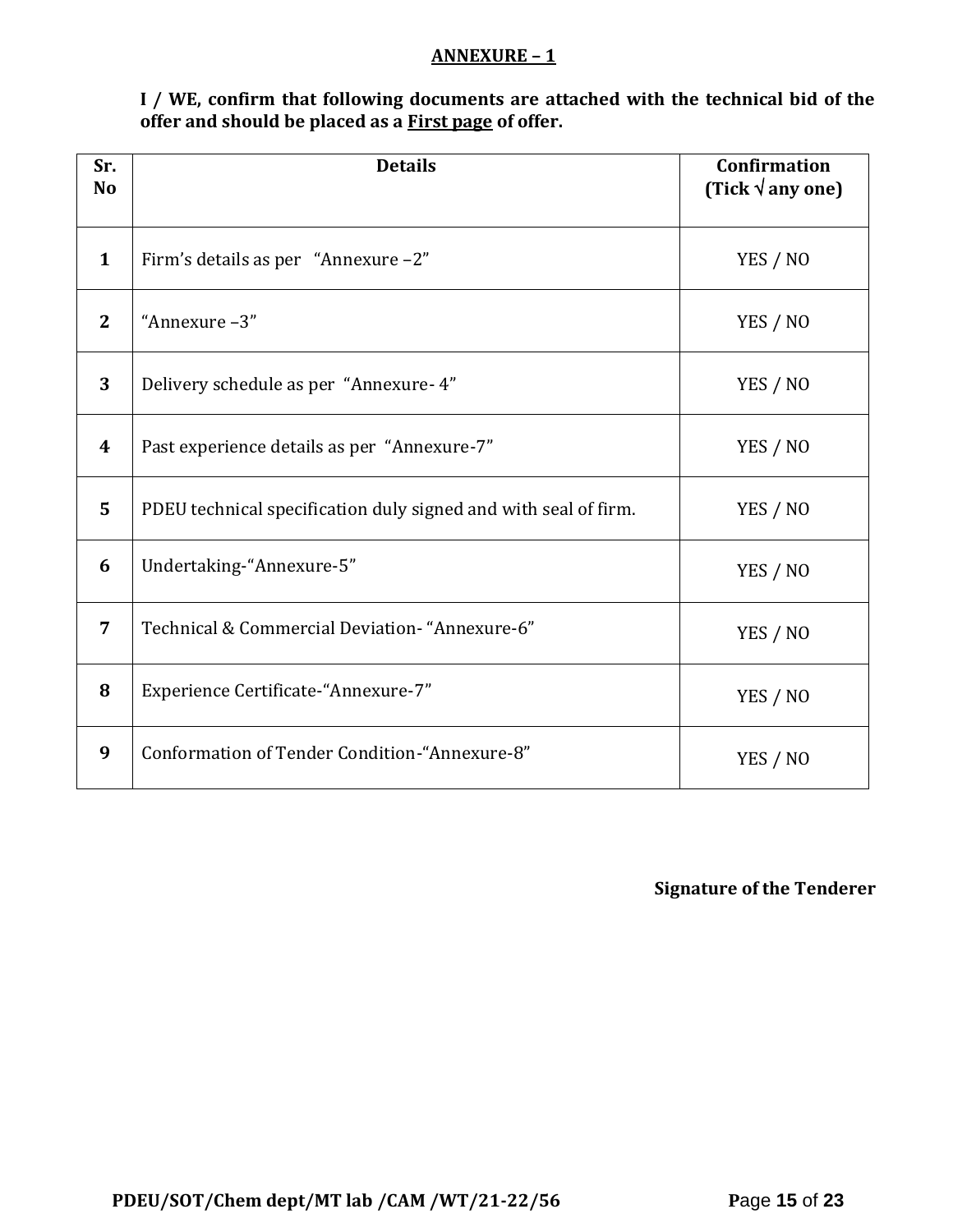#### **ANNEXURE - 2 DETAILS OF THE FIRM**

### **Tenderer shall provide all the details in this form and shall be placed as a Second Page of the bid.**

| <b>Supplier Name</b>                                                                                      |                      |                                |                      |                                  |
|-----------------------------------------------------------------------------------------------------------|----------------------|--------------------------------|----------------------|----------------------------------|
| Within Gujarat / Outside Gujarat                                                                          |                      |                                |                      |                                  |
| Pvt. Firm / Public Ltd. / State Govt. Under<br>taking / Central Govt. undertaking<br>GST No. and GST Date |                      | (Indicate the relevant status) |                      |                                  |
| CST No. and CST Date                                                                                      |                      |                                |                      |                                  |
| <b>Excise No. and Excise Date</b>                                                                         |                      |                                |                      |                                  |
| Financial Turnover for Past 3 Years (Rupees<br>in Lacs (10 <sup>5</sup> )                                 |                      | 1st Year                       | 2 <sup>nd</sup> Year | 3rd Year                         |
| Custom No. and Date (If applicable)                                                                       |                      |                                |                      |                                  |
| Address of                                                                                                | Registered<br>Office | Factory / Works                |                      | <b>Authorized Representative</b> |
| Contact person name                                                                                       |                      |                                |                      |                                  |
| Designation                                                                                               |                      |                                |                      |                                  |
| Address                                                                                                   |                      |                                |                      |                                  |
| City & Pin code                                                                                           |                      |                                |                      |                                  |
| State                                                                                                     |                      |                                |                      |                                  |
| Country                                                                                                   |                      |                                |                      |                                  |
| Phone Nos.(Off.)                                                                                          |                      |                                |                      |                                  |
| Phone Nos.(Res.)                                                                                          |                      |                                |                      |                                  |
| Fax Nos.                                                                                                  |                      |                                |                      |                                  |
| STD Code.                                                                                                 |                      |                                |                      |                                  |
| Mobile No.                                                                                                |                      |                                |                      |                                  |
| Web site address                                                                                          |                      |                                |                      |                                  |
| Email-id                                                                                                  |                      |                                |                      |                                  |
| Specimen signature                                                                                        |                      |                                |                      |                                  |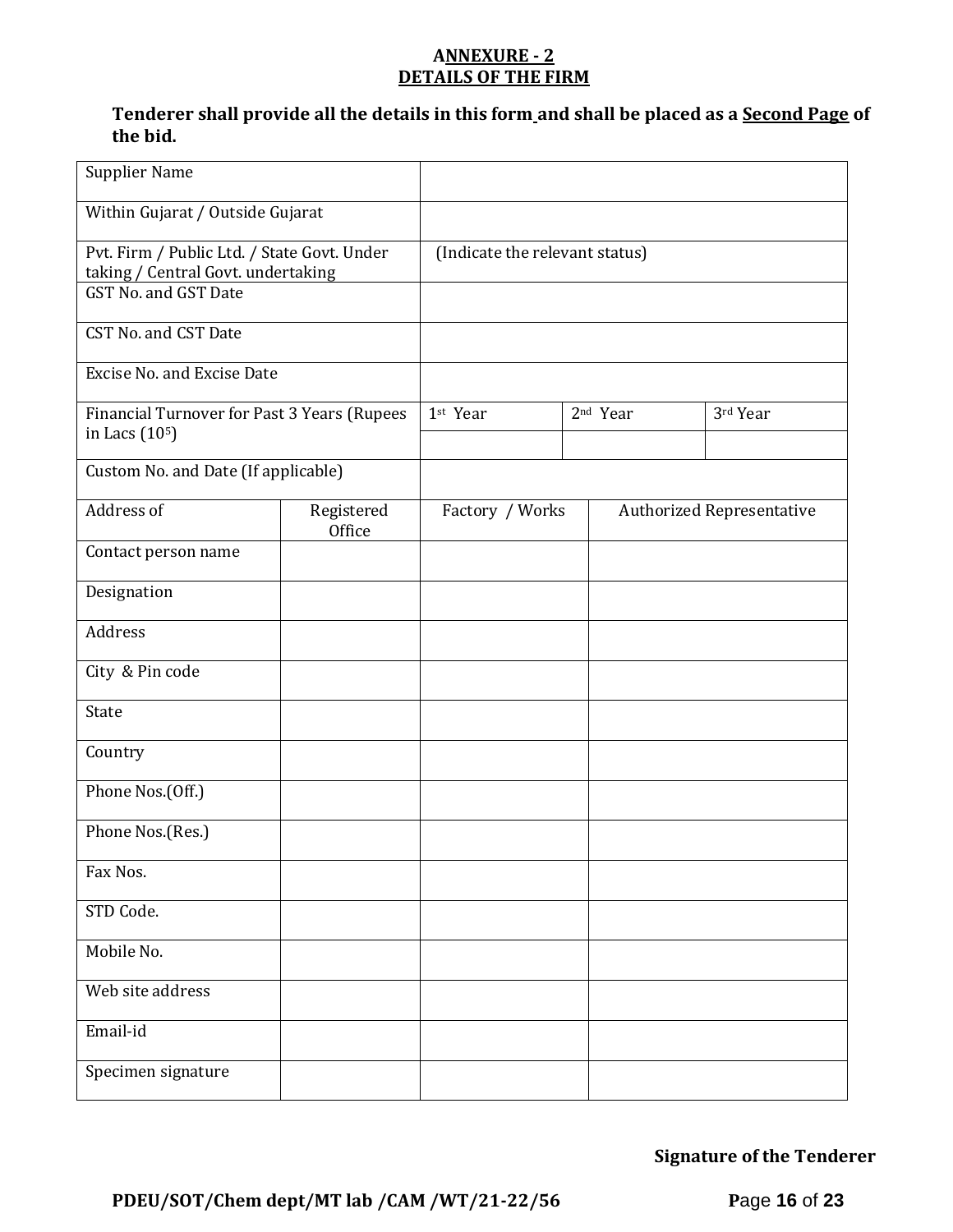### **ANNEXURE-3**

Tenderer shall fill up following details and shall be **Third page** of the Technical Bid

| $\mathbf{1}$   | PRICES: [FIRM ONLY]<br>(Please Specify YES / NO.)                                                                                    |               |
|----------------|--------------------------------------------------------------------------------------------------------------------------------------|---------------|
| 2              | <b>EXCISE DUTY: [SINGLE SLAB ONLY]</b><br>(Please Specify INCUSIVE / EXCLUSIVE /<br>EXEMPTED)                                        | $\frac{0}{0}$ |
| 3              | <b>GST: [IN PERCENTAGE]</b><br>(Please Specify INCUSIVE / EXCLUSIVE /<br>EXEMPTED)<br>Please quote your GST Registration No. & Date. | $\frac{0}{0}$ |
| $\overline{4}$ | <b>PENALTY TERMS AGREED:</b><br>(Please Specify YES / NO.)                                                                           |               |
| 5              | PERFORMANCE GUARANTEE TO COVER EXECUTION<br>PERIOD (SECURITY) TERMS : AGREED: (Cl.no.8)<br>(Please Specify YES / NO.)                |               |
| 6              | PERFORMANCE GUARNTEE TO COVER WARRANTY<br>PERIOD TERMS AGREED: (Wherever<br>applicable): (Please Specify YES / NO.)                  |               |
| 7              | VALIDITY OF THE OFFER AGREED:<br>(Please Specify YES / NO.)                                                                          |               |
| 8              | PAYMENT TERMS AGREED:<br>(Please Specify YES / NO.)                                                                                  |               |
| 9              | ITEMS OFFERED : (Yes/No)                                                                                                             |               |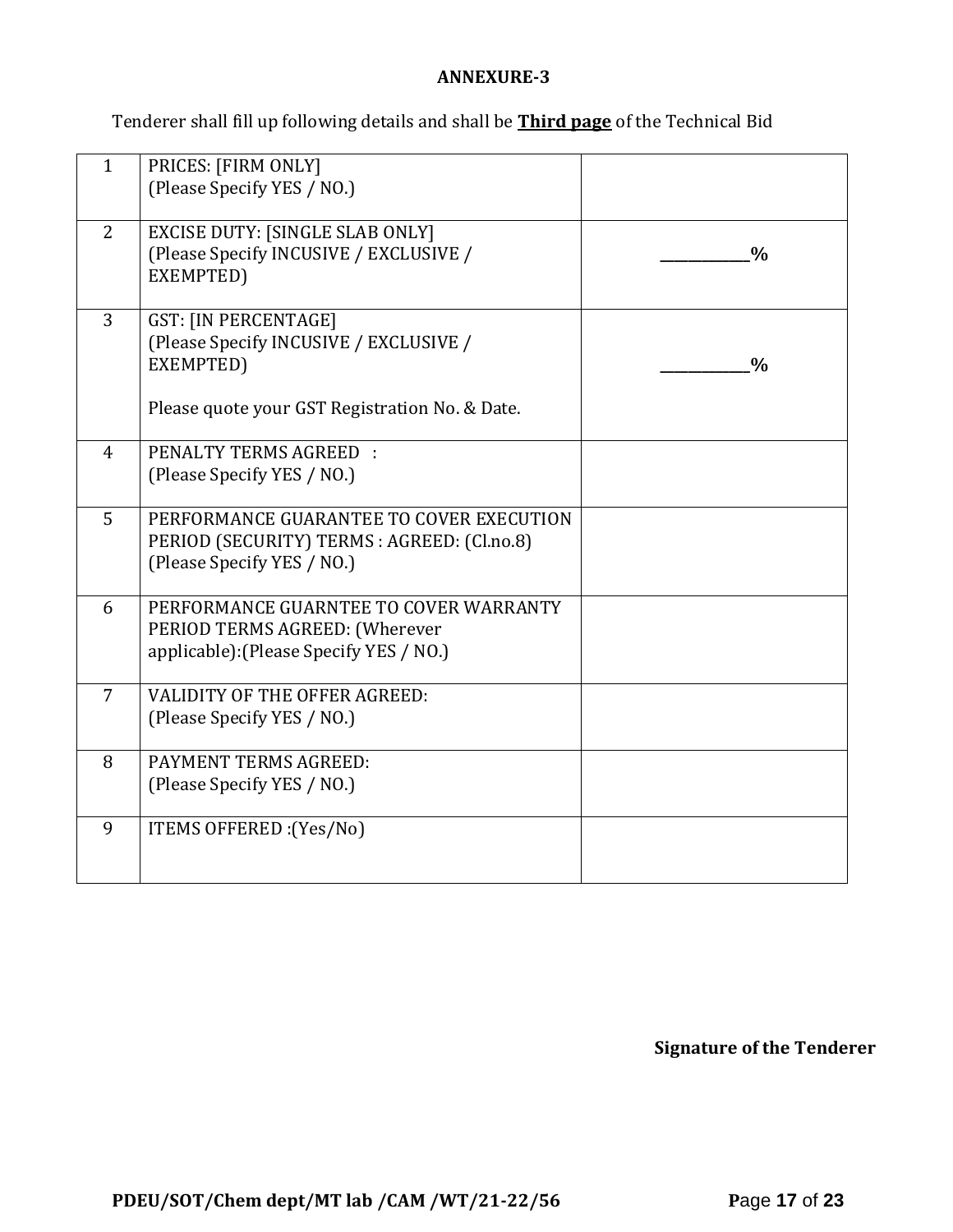### **ANNEXURE – 4**

# **Details of the Items and Qty. offered as a Fourth Page of offer.**

| Sr. | Details of the Items / Equipments | Quantity       | Status:               |  |  |  |
|-----|-----------------------------------|----------------|-----------------------|--|--|--|
| No. | <b>Offered</b>                    | <b>Offered</b> | Supplier/Manufacturer |  |  |  |
|     |                                   |                |                       |  |  |  |
|     |                                   |                |                       |  |  |  |
|     |                                   |                |                       |  |  |  |
|     |                                   |                |                       |  |  |  |
|     |                                   |                |                       |  |  |  |
|     |                                   |                |                       |  |  |  |
|     |                                   |                |                       |  |  |  |
|     |                                   |                |                       |  |  |  |
|     |                                   |                |                       |  |  |  |
|     |                                   |                |                       |  |  |  |
|     |                                   |                |                       |  |  |  |
|     |                                   |                |                       |  |  |  |
|     |                                   |                |                       |  |  |  |
|     |                                   |                |                       |  |  |  |
|     |                                   |                |                       |  |  |  |
|     |                                   |                |                       |  |  |  |
|     |                                   |                |                       |  |  |  |
|     |                                   |                |                       |  |  |  |
|     |                                   |                |                       |  |  |  |
|     |                                   |                |                       |  |  |  |
|     |                                   |                |                       |  |  |  |
|     |                                   |                |                       |  |  |  |
|     |                                   |                |                       |  |  |  |
|     |                                   |                |                       |  |  |  |
|     |                                   |                |                       |  |  |  |
|     |                                   |                |                       |  |  |  |
|     |                                   |                |                       |  |  |  |
|     |                                   |                |                       |  |  |  |
|     |                                   |                |                       |  |  |  |
|     |                                   |                |                       |  |  |  |
|     |                                   |                |                       |  |  |  |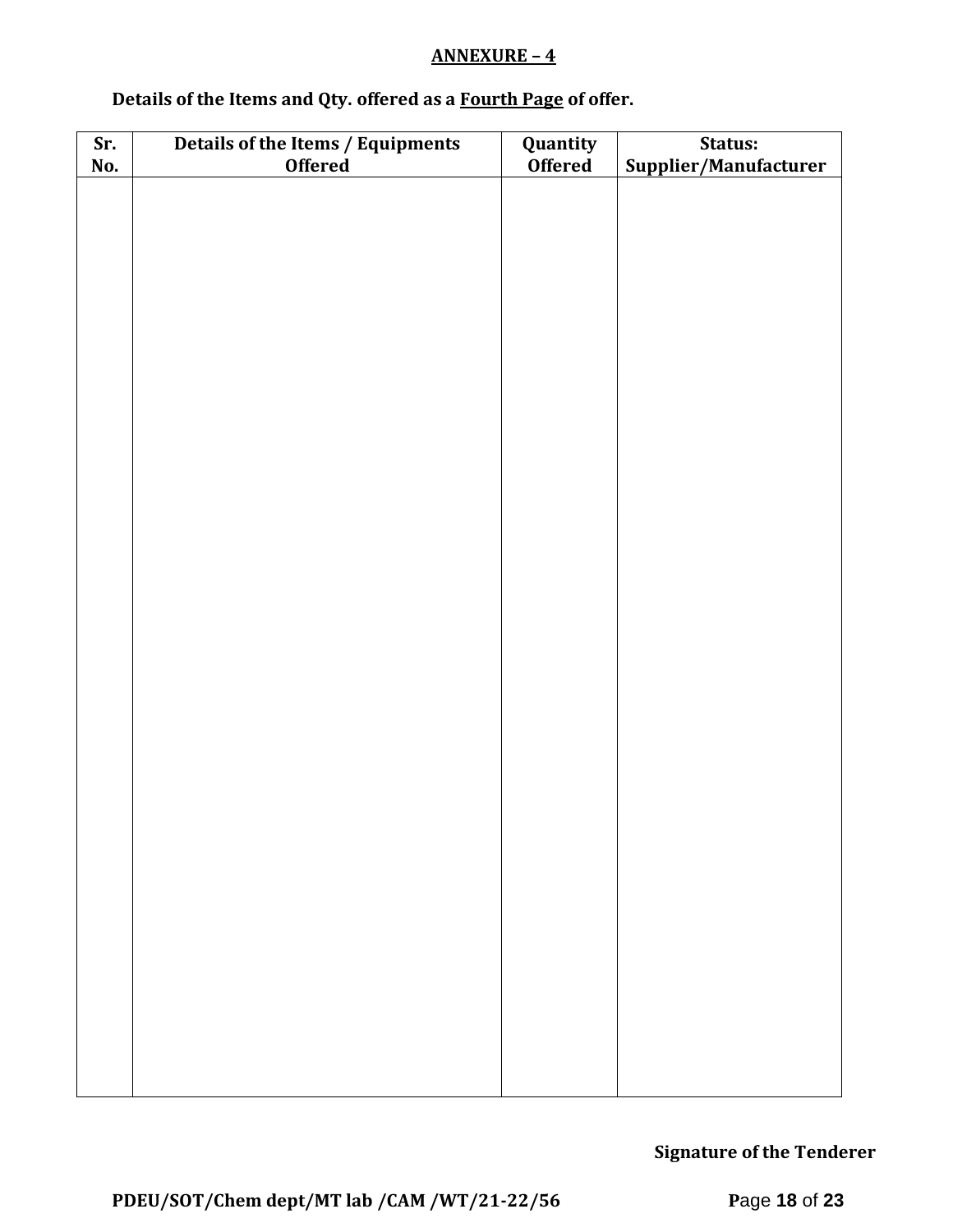#### **ANNEXURE – 5**

### **(UNDERTAKING IN REGARD TO STOP DEAL / BLACK LIST THEREOF) and should be placed as a Fifth page of offer**.

**Sub: Undertaking in regard to Stop Deal / Black List Thereof.**

**Ref: Tender No. PDEU / \_\_\_\_\_\_\_\_\_\_\_\_\_\_\_\_\_\_\_\_\_\_\_\_.** …….

All bidders will have to furnish the following undertaking duly filled in, signed and stamped for each quoted item of the tender along with the Technical Bid.

-----------------------------------------------------------------------------------------

| $I$ / We                    |                                                 |
|-----------------------------|-------------------------------------------------|
| Authorized signatory of M/S | here by certify that $M/S$                      |
|                             | is not stop deal / black listed by PDEU for the |
| tendered item.              |                                                 |

Seal of the Firm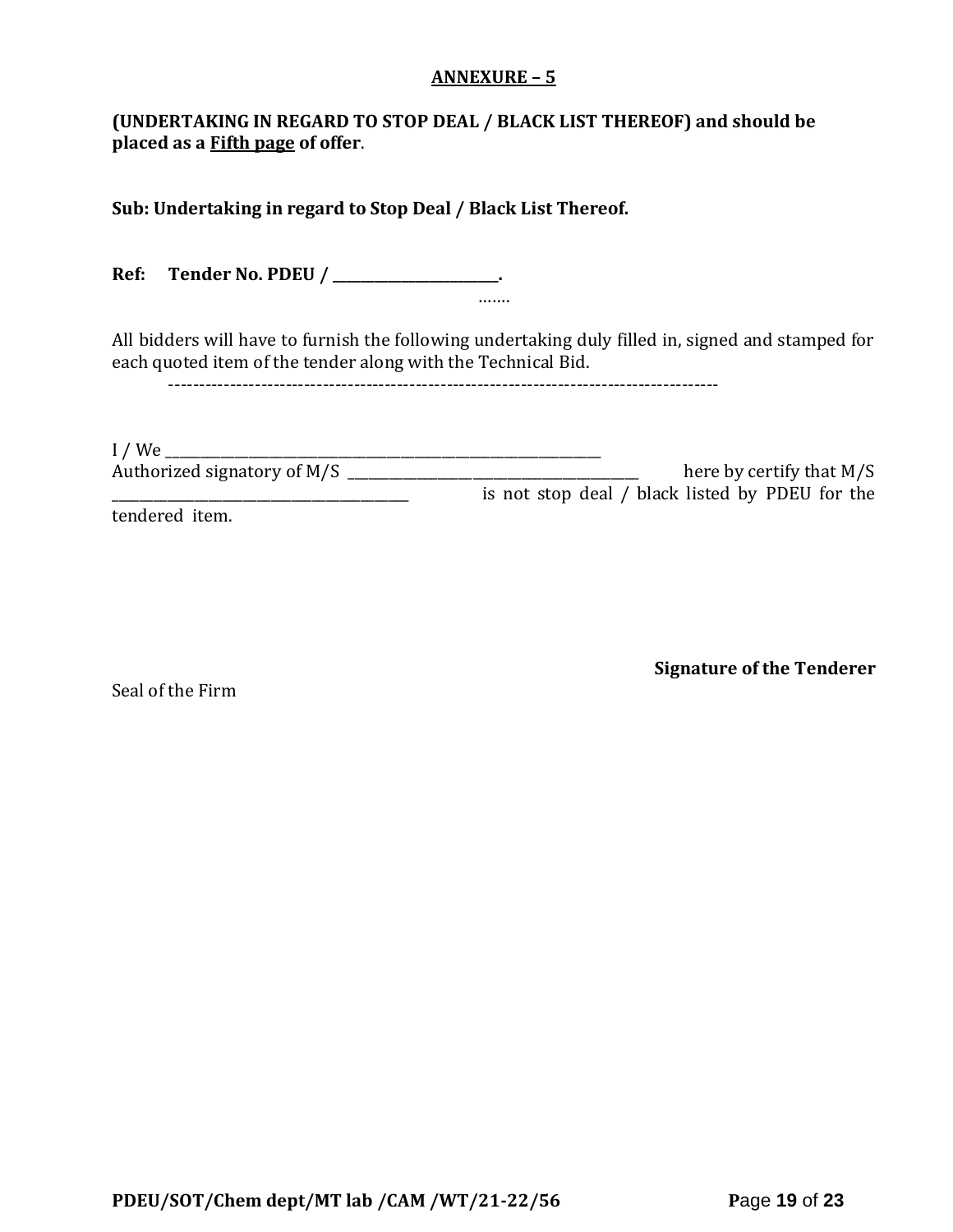#### **ANNEXURE – 6 TECHNICAL AND COMMERCIAL DEVIATIONS IF ANY TO BE FURNISHED IN THIS ANNEXURE ONLY AND TO BE SUBMITTED WITH TECHNICAL BID.**

We confirm that the product offered under this tender complies with all the Technical Specifications, except the deviations mentioned above. We also confirm that there are no commercial deviations other than mentioned above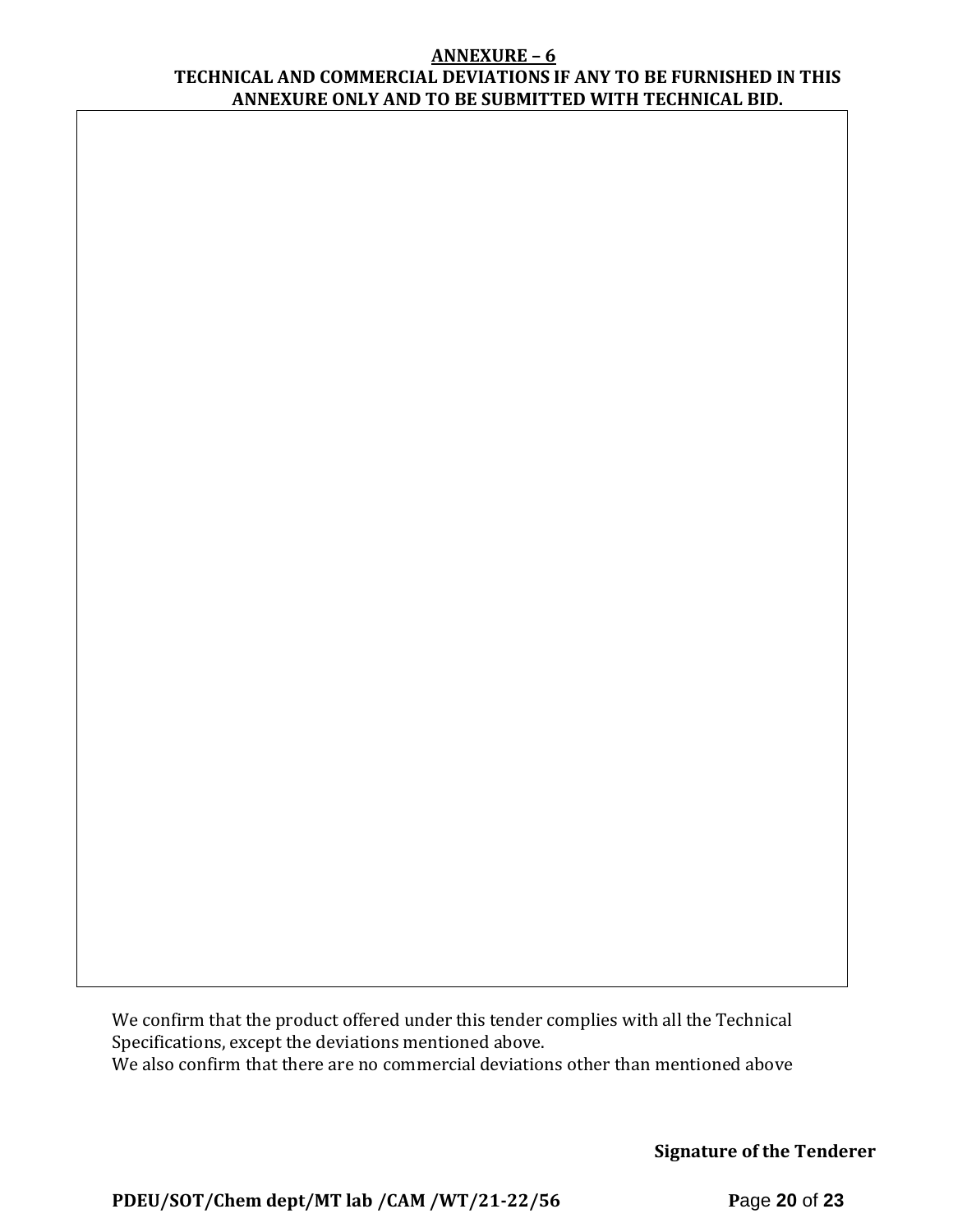#### **ANNEXURE- 7**

#### **DETAILS OF THE EXPERIENCE FOR SUPPLY OF SIMILAR TYPE OF ITEMS IN LAST THREE YEARS FROM THE DUE DATE OF TENDER:**

| Sr.<br><b>No</b> | <b>ITEMS</b><br><b>SUPPLIED TO</b> | <b>ORDER</b><br><b>REFERENCE</b><br><b>No. &amp; DATE</b> | <b>ITEMS</b> | Qty. | <b>ORDER</b><br><b>FULLY</b><br><b>EXECUTED.</b><br>YES/NO | <b>STATUS, IF</b><br><b>ORDER UNDER</b><br><b>EXECUTION</b> | <b>REMARKS</b> |
|------------------|------------------------------------|-----------------------------------------------------------|--------------|------|------------------------------------------------------------|-------------------------------------------------------------|----------------|
| 1)               |                                    |                                                           |              |      |                                                            |                                                             |                |
| 2)               |                                    |                                                           |              |      |                                                            |                                                             |                |
| 3)               |                                    |                                                           |              |      |                                                            |                                                             |                |
| 4)               |                                    |                                                           |              |      |                                                            |                                                             |                |
| 5)               |                                    |                                                           |              |      |                                                            |                                                             |                |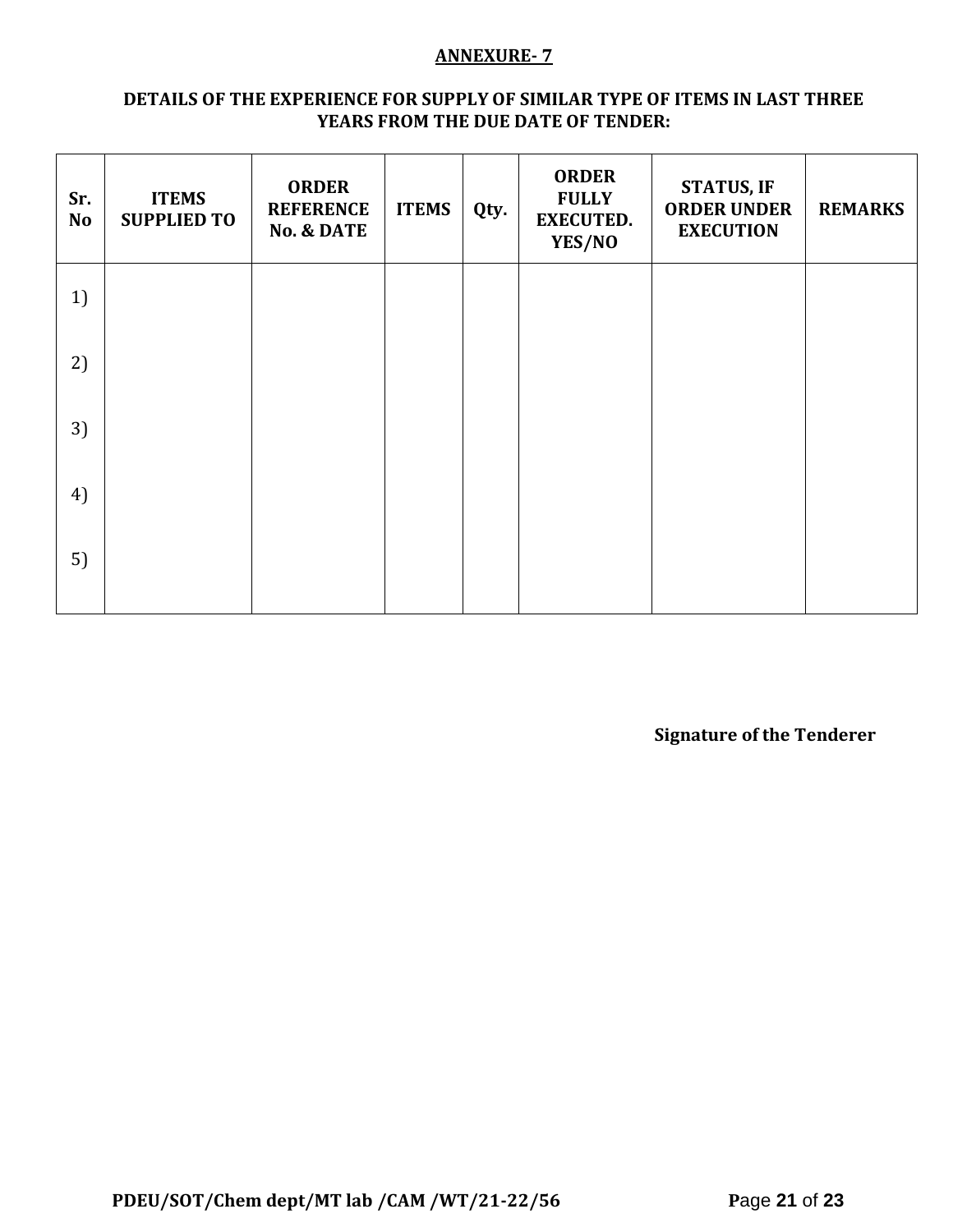### **ANNEXURE – 8**

Subject: Supply of \_\_\_\_\_\_\_\_\_\_\_\_\_\_\_\_\_\_\_\_\_\_\_\_\_\_\_\_\_\_\_\_\_\_\_\_\_\_

Reference: Tender enquiry No. PDEU/ / Due on date: / / 200.

In connection with the above subject and reference I/ We confirm the following:

- 1. I / We, the undersigned have read and examined the Tender Specifications and commercial terms and conditions of tender under reference.
- 2. I / We, declare that our Technical Bid is strictly in line with the Tender specifications (except the deviations shown in Annexure No.7.
- 3. Further, I / We also agree that additional conditions / deviations, if any, found in the Commercial terms & conditions (except mentioned in the Annexure-7), our offer shall be outrightly rejected without assigning any reason thereof.

Seal of the Firm **Signature of the Authorised Representatives of the firm**

Date:

Name:

Status:

Name of the Tendering Firm / Agency: